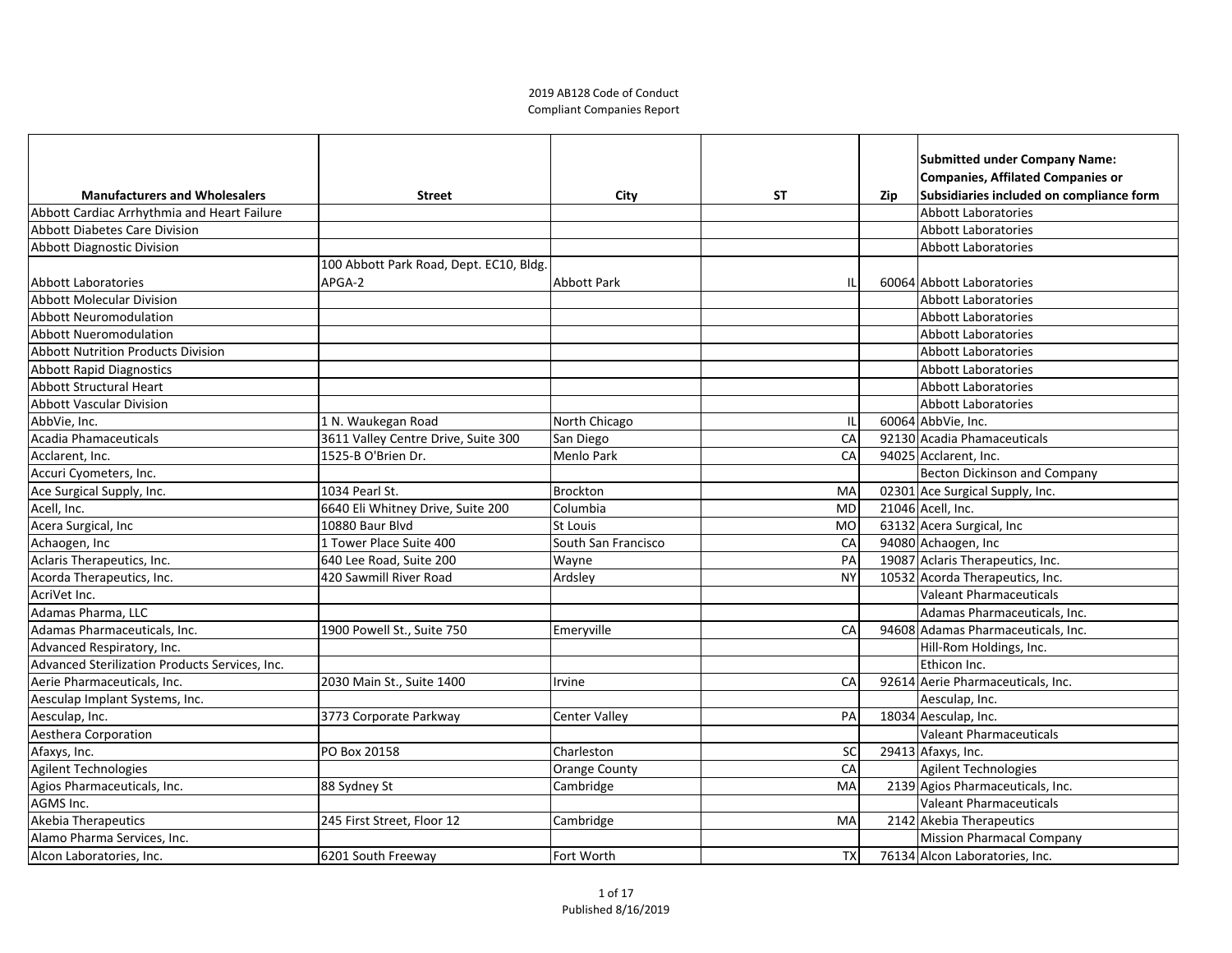| Alden Optical Laboratories, Inc.               |                                       |                        |           |       | <b>Valeant Pharmaceuticals</b>              |
|------------------------------------------------|---------------------------------------|------------------------|-----------|-------|---------------------------------------------|
| <b>Aldenex Vision LLC</b>                      |                                       |                        |           |       | <b>Valeant Pharmaceuticals</b>              |
| Alexion Pharmaceuticals, Inc                   | 121 Seaport Boulevard                 | <b>Boston</b>          | MA        |       | 2210 Alexion Pharmaceuticals, Inc           |
| ALK-Abello, Inc                                | 1700 Royston Lane                     | <b>Round Rock</b>      | <b>TX</b> |       | 78664 ALK-Abello, Inc                       |
| Alkermes, Inc.                                 | 852 Winter Street                     | Waltham                | MA        |       | 02451 Alkermes, Inc.                        |
| Allen Medical Systems, Inc.                    | 825 Winter                            | Waltham                | MA        |       | 02461 Hill-Rom Holdings, Inc.               |
| Allergan, PLC                                  | 5 Giralda Farms                       | Madison                | <b>NJ</b> |       | 07940 Allergan, PLC                         |
| Almirall, LLC                                  | 707 Eagleview Blvd Ste 200            | Exton                  | PA        |       | 19341 Almirall, LLC                         |
| Alverix, Inc.                                  |                                       |                        |           |       | <b>Becton Dickinson and Company</b>         |
| <b>AMAG Pharma USA</b>                         | 1099 Winter Street, Suite 3000        | Waltham                | MA        |       | 02450 AMAG Pharmaceuticals, Inc.            |
| AMAG Pharmaceuticals, Inc.                     | 1100 Winter Street                    | Waltham                | MA        |       | 02451 AMAG Pharmaceuticals, Inc.            |
| Amarin Corp. PLC                               |                                       | Bedminster             | <b>NJ</b> |       | 07922 Amarin Pharma, Inc.                   |
| Amarin Pharma, Inc.                            | 1430 Route 206 Suite 200              | Bedminster             | <b>NJ</b> |       | 07921 Amarin Pharma, Inc.                   |
| Amarin Pharmaceuticals Inc.                    |                                       |                        |           |       | <b>Valeant Pharmaceuticals</b>              |
| Amarin Pharmaceuticals Ireland Ltd.            | 1430 Route 206                        | Bedminster             | <b>NJ</b> |       | 07923 Amarin Pharma, Inc.                   |
| <b>AMATECH Corporation</b>                     |                                       |                        |           |       | Hill-Rom Holdings, Inc.                     |
| Amerisource Health Services Corp (dba American |                                       |                        |           |       |                                             |
| Health Packaging)                              | 2550 John Glenn Ave, Suite A          | Columbus               | OH        |       | 43217 AmerisourceBergen Corporation         |
| AmerisourceBergan Drug Corporation             |                                       |                        |           |       | AmerisourceBergen Corporation               |
| AmerisourceBergen Corporation                  | 1300 Morris Drive                     | Chesterbrook           | PA        |       | 19087 AmerisourceBergen Corporation         |
| AmerisourceBergen Drug Corporation             |                                       |                        |           |       | AmerisourceBergen Corporation               |
| AMF Support Surfaces, Inc.                     |                                       |                        |           |       | Hill-Rom Holdings, Inc.                     |
| Amgen, Inc.                                    | 1 Amgen Center Drive                  | <b>Thousand Oaks</b>   | CA        |       | 91320 Amgen, Inc.                           |
| Amgen, USA                                     |                                       |                        |           |       | Amgen, Inc.                                 |
| <b>Amneal Pharmaceuticals</b>                  | 400 Crossing Blvd                     | Bridgewater            | <b>NJ</b> |       | 8807 Amneal Pharmaceuticals                 |
| Amphastar Pharmaceuticals, Inc.                | 11570 Sixth St.                       | Rancho Cucamnga        | CA        |       | 91730 Amphastar Pharmaceuticals, Inc.       |
| AMS Sales, LLC                                 |                                       |                        |           |       | <b>Boston Scientific Corporation</b>        |
| <b>Animas Corporation</b>                      |                                       |                        |           |       | LifeScan, Inc.                              |
| Anodyne Medical Devices, Inc.                  |                                       |                        |           |       | Hill-Rom Holdings, Inc.                     |
|                                                | 1120 S Capital of TX Hwy, Bldg 1, ste |                        |           |       |                                             |
| Apollo Endosurgery, Inc.                       | 300                                   | Austin                 | <b>TX</b> |       | 78746 Apollo Endosurgery, Inc.              |
| ApoPharma USA Inc.                             | 2400 N. Commerce Parkway              | Weston                 | FL        |       | 33326 ApoPharma USA Inc.                    |
| Applied Medical Distribution Corporation       | 22872 Avenida Empress                 | Rancho Santa Margarita | CA        |       | 92688 Applied Medical Resources Corporation |
| <b>Applied Medical Resources Corporation</b>   | 22872 Avenida Empress                 | Rancho Santa Margarita | CA        |       | 92688 Applied Medical Resources Corporation |
| Apria Healthcare, Inc                          | 26220 Enterprise Court                | Lake Forest            | CA        |       | 92630 Apria Healthcare, Inc                 |
| Aribex, Inc.                                   | 1717 West Collins Avenue              | Orange                 | CA        |       | 92867 Aribex, Inc.                          |
| Arkray America, Inc                            | 5182 W. 76th St                       | Minneapolis            | <b>MN</b> |       | 55439 Arkray America, Inc                   |
| Arkray Factory USA, Inc                        |                                       |                        |           |       | Arkray America, Inc                         |
| Arkray USA, Inc                                |                                       |                        |           |       | Arkray America, Inc                         |
| Armstrong Pharmaceuticals, Inc.                |                                       |                        |           |       | Amphastar Pharmaceuticals, Inc.             |
| Array-BioPharma, Inc                           | 3200 Walnut Street                    | <b>Boulder</b>         | CO        | 80301 | 1 Array-BioPharma, Inc                      |
| Arrow International, Inc                       |                                       |                        |           |       | Teleflex Incorporated                       |
| Arrow Interventional, Inc                      |                                       |                        |           |       | Teleflex Incorporated                       |
| Arthrex, Inc.                                  | 1370 Creekside Blvd                   | <b>Naples</b>          | FL        |       | 34108 Arthrex, Inc.                         |
| Ascensia Deiabetes Care US, Inc                | 5 Wood Hollow Rd                      | Parsippany             | <b>NJ</b> |       | 7054 Ascensia Deiabetes Care US, Inc        |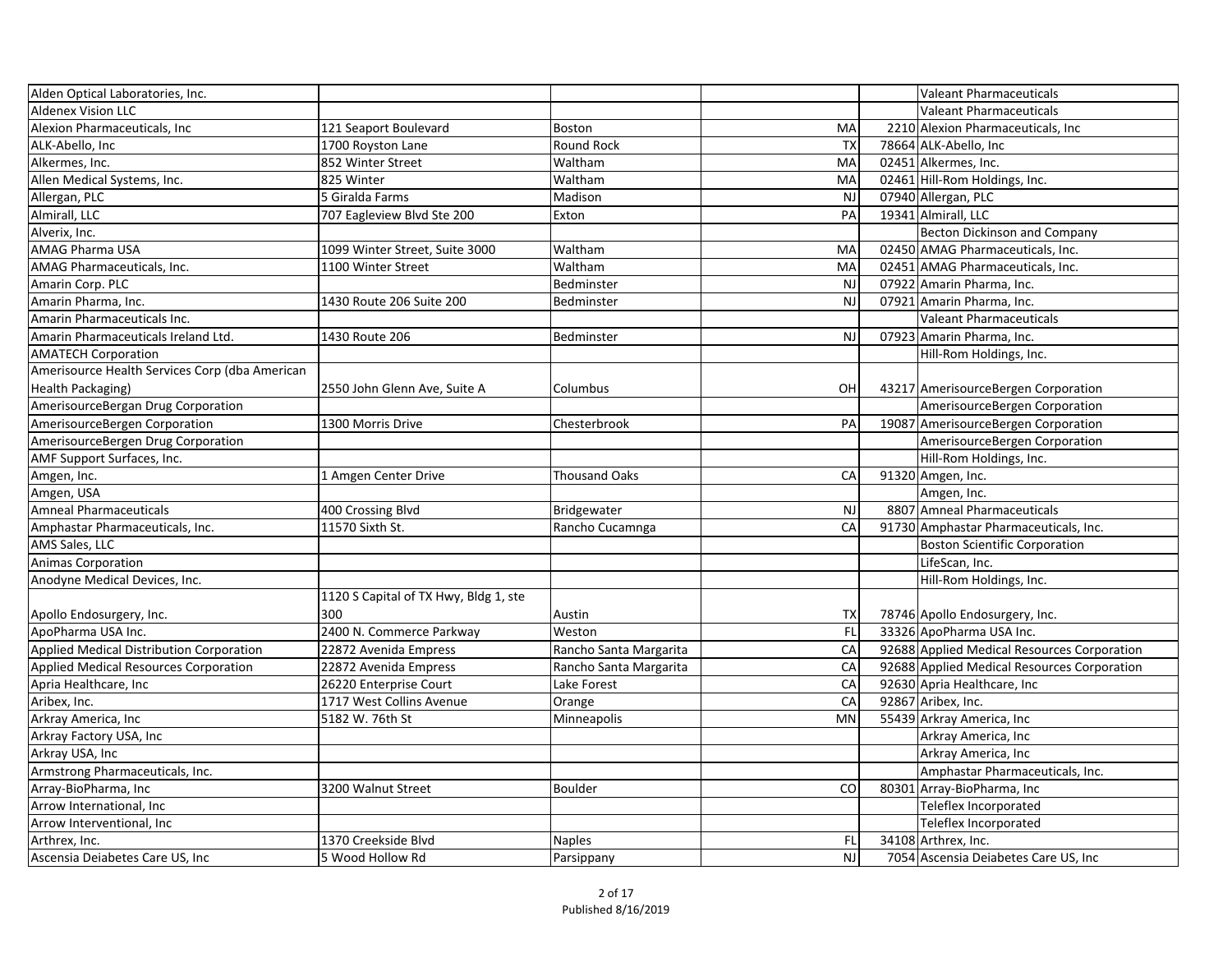| Ascension Orthopedics, Inc.                     |                                                 |                   |           | Integra LifeSciences Corporation            |
|-------------------------------------------------|-------------------------------------------------|-------------------|-----------|---------------------------------------------|
| ASD Specialty Healthcare, Inc.(dba Oncology     |                                                 |                   |           |                                             |
| Supply and Besse Medical)                       |                                                 |                   |           | AmerisourceBergen Corporation               |
| Aspen Surgical Products Holdings, Inc.          |                                                 |                   |           | Hill-Rom Holdings, Inc.                     |
| Aspen Surgical Products, Inc.                   |                                                 |                   |           | Hill-Rom Holdings, Inc.                     |
| <b>Assertio Therapeutics</b>                    | 100 S. Saunders Dr Ste 300                      | Lake Forest       |           | 60045 Assertio Therapeutics                 |
| Astellas Pharma US, Inc.                        | One Astellas Way                                | Northbrook        |           | 60062 Astellas Pharma US, Inc.              |
| Asthmatx, Inc.                                  |                                                 |                   |           | <b>Boston Scientific Corporation</b>        |
| AstraZenca LP                                   | 1800 Concord Pike                               | Wilmington        | <b>DE</b> | 19850 AstraZenca Pharmaceuticals LP         |
| AstraZenca Pharmaceuticals LP                   | 1800 Concord Pike                               | Wilmington        | <b>DE</b> | 19850 AstraZenca Pharmaceuticals LP         |
| Astute Medical, Inc.                            | 3550 General Atomics Court, Bldg. 2             | San Diego         | CA        | 92121 Astute Medical, Inc.                  |
| Aton Pharma, Inc.                               |                                                 |                   |           | <b>Valeant Pharmaceuticals</b>              |
| Atos Medical, Inc.                              | 11390 W Theodore Trecker Way                    | <b>West Allis</b> | WI        | 53214 Atos Medical, Inc.                    |
| AtriCure Europe B.V., Inc.                      |                                                 |                   |           | AtriCure, Inc.                              |
| AtriCure Germany GmbH.                          |                                                 |                   |           | AtriCure, Inc.                              |
| AtriCure Hong Kong Limited, Inc.                |                                                 |                   |           | AtriCure, Inc.                              |
| <b>AtriCure LLC</b>                             |                                                 |                   |           | AtriCure, Inc.                              |
| AtriCure Spain S.L.                             |                                                 |                   |           | AtriCure, Inc.                              |
| AtriCure, Inc.                                  | 7555 Innovation Way                             | Mason             | OH        | 45040 AtriCure, Inc.                        |
| Audrey Enterprise, LLC                          |                                                 |                   |           | <b>Valeant Pharmaceuticals</b>              |
| Augmenix                                        | 201 Burlington Road                             | <b>Bedford</b>    | MA        | 01870 Augmenix                              |
| Avanir Pharmaceuticals                          | 30 Enterprise, Suite 400                        | Aliso Viejo       | CA        | 92656 Avanir Pharmaceuticals                |
| Avid Radiopharmaceuticals, Inc.                 |                                                 |                   |           | Eli Lilly and Company                       |
| <b>AVITA Medical Americas, LLC</b>              | 28159 Avenue Stanford Ste 220                   | Valencia          | CA        | 91355 AVITA Medical Americas, LLC           |
|                                                 |                                                 |                   |           |                                             |
| Avrio Health L.P. (formerly Purdue Products LP) | One Stamford Forum / 201 Tresser Blvd. Stamford |                   | CT        | 06901 Purdue Pharma LP                      |
| <b>AYTU Bioscience</b>                          | 373 Inverness Parkway, Suite 206                | Englewood         | CO        | 80112 AYTU Bioscience                       |
| Azeo Processing, Inc.                           |                                                 |                   |           | <b>Valeant Pharmaceuticals</b>              |
| <b>B&amp;B Pharmaceuticals, Inc.</b>            | 8591 Prairie Train Drive Ste C-60-              | Englewood         | CO        | 80112 B&B Pharmaceuticals, Inc.             |
| B&L Financial Holdings Corp.                    |                                                 |                   |           | Valeant Pharmaceuticals                     |
| B. Braun Interventional Systems, Inc.           | 824 Twelfth Avenue                              | Bethlehem         | PA        | 18018 B. Braun Interventional Systems, Inc. |
| B. Braun Medical, Inc.                          | 824 Twelfth Avenue                              | Bethlehem         | PA        | 18018 B. Braun Medical, Inc.                |
| B+L Diagnostics, Inc.                           |                                                 |                   |           | <b>Valeant Pharmaceuticals</b>              |
| Bard Access Systems, Inc.                       |                                                 |                   |           | C.R. Bard, Inc.                             |
| <b>Bard Medical Division</b>                    |                                                 |                   |           | C.R. Bard, Inc.                             |
| Bard Peripheral Vascular, Inc.                  |                                                 |                   |           | C.R. Bard, Inc.                             |
| Bausch & Lomb China, Inc.                       |                                                 |                   |           | <b>Valeant Pharmaceuticals</b>              |
| Bausch & Lomb Holdings Incorporated             |                                                 |                   |           | <b>Valeant Pharmaceuticals</b>              |
| Bausch & Lomb Incorporated                      |                                                 |                   |           | <b>Valeant Pharmaceuticals</b>              |
| Bausch & Lomb International Inc.                |                                                 |                   |           | <b>Valeant Pharmaceuticals</b>              |
| Bausch & Lomb Luxembourg S.à.r.l. - US Branch   |                                                 |                   |           | <b>Valeant Pharmaceuticals</b>              |
| Bausch & Lomb Pharma Holdings Corp.             |                                                 |                   |           | <b>Valeant Pharmaceuticals</b>              |
| <b>Bausch &amp; Lomb Realty Corporation</b>     |                                                 |                   |           | <b>Valeant Pharmaceuticals</b>              |
| Bausch & Lomb South Asia, Inc.                  |                                                 |                   |           | <b>Valeant Pharmaceuticals</b>              |
| <b>Bausch &amp; Lomb Technology Corporation</b> |                                                 |                   |           | <b>Valeant Pharmaceuticals</b>              |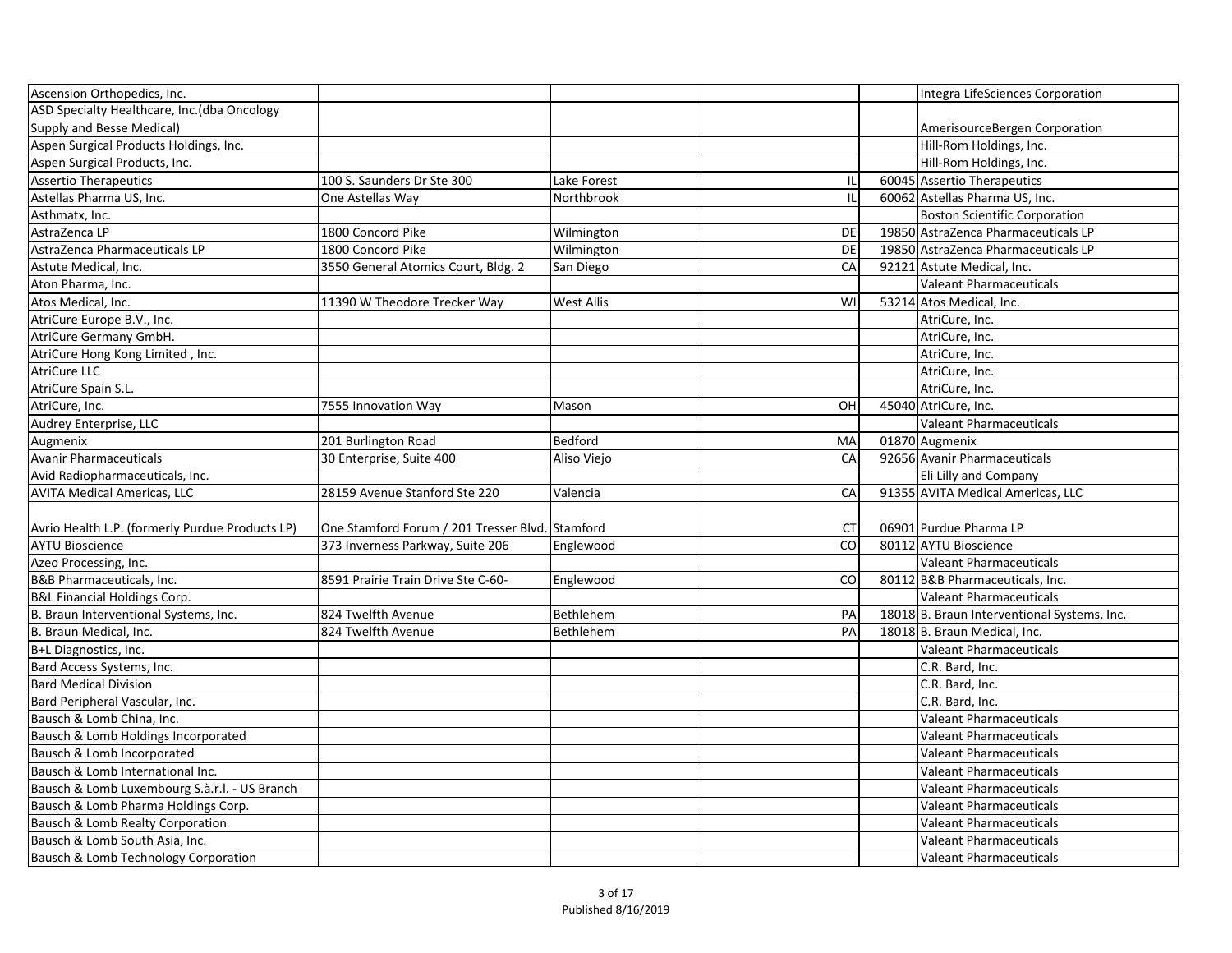| <b>Bausch Foundation</b>                       |                                     |                          |           | <b>Valeant Pharmaceuticals</b>                   |
|------------------------------------------------|-------------------------------------|--------------------------|-----------|--------------------------------------------------|
| <b>Baxter Healthcare Corporation</b>           | One Baxter Parkway                  | Deerfield                |           | 60015 Baxter Healthcare Corporation              |
| Bayer Consumer Heath Division                  |                                     |                          |           | Bayer US, LLC                                    |
| Bayer Crop Science, Animal Health Business     |                                     |                          |           | Bayer US, LLC                                    |
| Bayer Healthcare Pharmaceuticals, Inc.         |                                     |                          |           | Bayer US, LLC                                    |
| Bayer US, LLC                                  | 100 Bayer Boulevard                 | <b>Whippany</b>          | <b>NJ</b> | 07981 Bayer US, LLC                              |
| BD Biosciences Sys & Reagents, Inc.            |                                     |                          |           | <b>Becton Dickinson and Company</b>              |
| BD Infusion Therapy Systems, Inc.              |                                     |                          |           | <b>Becton Dickinson and Company</b>              |
| Beckman Coulter, Inc.                          | 250 S. Kraemer Boulevard            | Brea                     | CA        | 92821 Beckman Coulter, Inc.                      |
|                                                |                                     |                          |           |                                                  |
| Becton Dickinson and Company and subsidiaries  | 1 Becton Drive                      | Franklin Lakes           | <b>NJ</b> | 07417 Becton Dickinson and Company               |
| Biocomp Pharma, Inc.                           |                                     |                          |           | <b>Mission Pharmacal Company</b>                 |
| Biocompatibles, Inc.                           | 300 Barr Harbor Drive, Suite 810    | <b>West Conshohocken</b> | PA        | 19428 BTG International Inc.                     |
| BioHorizons Implant Systems, Inc.              | 2300 Riverchase Center              | Birmingham               | AL        | 35242 BioHorizons Implant Systems, Inc.          |
| BioMarin Pharmaceutical, Inc.                  | 105 Digital Drive                   | Novato                   | CA        | 94949 BioMarin Pharmaceutical, Inc.              |
| BioMedical Enterprises, Inc.                   |                                     |                          |           | DePuy Synthes, Inc.                              |
| Biom'up USA, INC                               | 412 W. 15th St Ste 1000             | New York                 | <b>NY</b> | 10011 Biom'up USA, INC                           |
| Bioptigen, Inc                                 |                                     |                          |           | Leica Microsystems, Inc                          |
| Biosense Webster, Inc.                         | 33 Technology Drive                 | Irvine                   | CA        | 92618 Biosense Webster, Inc.                     |
| <b>Bioventus LLC</b>                           | 1900 Charles Bryan Road             | Cordova                  | <b>TN</b> | 38016 Bioventus LLC                              |
| Bioverativ                                     | 225 Second Ave.                     | <b>Waltham</b>           | MA        | 02451 Bioverativ                                 |
|                                                |                                     |                          |           |                                                  |
| Boehringer Ingelheim Pharmaceuticals, Inc.     | 900 Ridgebury Rd.                   | Ridgefield               | <b>CT</b> | 06877 Boehringer Ingelheim Pharmaceuticals, Inc. |
| Bolton Medical, Inc.                           | 799 International Parkway           | Sunrise                  | FL        | 33325 Terumo Americas Holdings, Inc.             |
| <b>Boston Scientific Corporation</b>           | One Boston Scientific Place         | Natick                   | MA        | 01760 Boston Scientific Corporation              |
| <b>Boston Scientific Neuromodulation</b>       |                                     |                          |           | <b>Boston Scientific Corporation</b>             |
|                                                | 3 Westbrook Corporate Center, Suite |                          |           |                                                  |
| Brainlab, Inc.                                 | 400                                 | Westchester              |           | 60154 Brainlab, Inc.                             |
| Breg, Inc.                                     | 2885 Loker Ave. East                | Carlsbad                 | CA        | 92010 Breg, Inc.                                 |
| Bristol-Myers Squibb Company                   | 777 Scudders Mill Road              | Plainsboro               | <b>NJ</b> | 08536 Bristol-Myers Squibb Company               |
| Bryant Ranch Prepack                           | 1919 N Victory Place                | Burbank                  | CA        | 91504 Bryant Ranch Prepack                       |
| BS Scimed, Inc.                                |                                     |                          |           | <b>Boston Scientific Corporation</b>             |
| BTG International Inc.                         | 300 Barr Harbor Drive, Suite 800    | <b>West Conshohocken</b> | PA        | 19428 BTG International Inc.                     |
| C.R. Bard, Inc.                                | 730 Central Avenue                  | Murray Hill              | <b>NJ</b> | 07974 C.R. Bard, Inc.                            |
| Caisson Interventional, LLC                    |                                     |                          |           | LivaNova PLC                                     |
| Cameron Health, Inc.                           |                                     |                          |           | <b>Boston Scientific Corporation</b>             |
| Cardiac Arrhythmia and Heart Failure (formerly |                                     |                          |           |                                                  |
| St. Jude Medical and Abbott Electrophysiology) |                                     |                          |           | <b>Abbott Laboratories</b>                       |
| Cardiac Packemakers, Inc.                      |                                     |                          |           | <b>Boston Scientific Corporation</b>             |
| Cardinal Health, Inc. and It's subsidiaries    | 7000 Cardinal Place                 | Dublin                   | OH        | 43017 Cardinal Health, Inc.                      |
| Cardiovascular Systems, Inc.                   | 1224 Old Highway 8 NW               | Saint Paul               | MN        | 55112 Cardiovascular Systems, Inc.               |
| Carestream Dental, LLC                         | 1765 The Exchange SE                | Atlanta                  | GA        | 30339 Carestream Health, Inc.                    |
| Carestream Health, Inc                         | 150 Verona Street                   | Rochester                | <b>NY</b> | 14608 Carestream Health, Inc.                    |
| Carmel Pharma AB                               |                                     |                          |           | <b>Becton Dickinson and Company</b>              |
| CAS Medical Systems, Inc.                      | 44 E. Industrial Road               | Branford                 | <b>CT</b> | 06405 CAS Medical Systems, Inc.                  |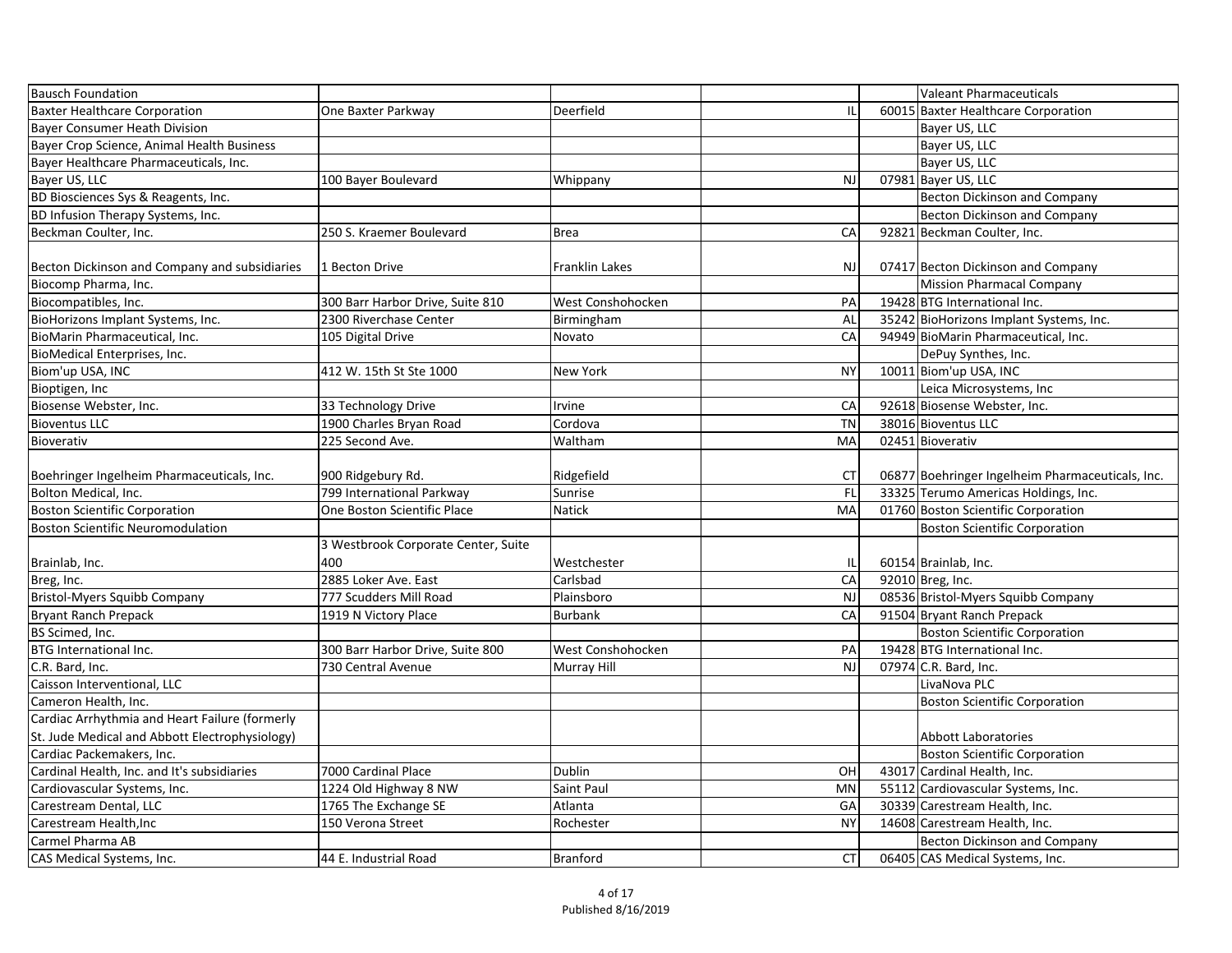| Celator Pharmaceuticals                         |                                |                 |           | Jazz Pharmaceuticals, Inc.                           |
|-------------------------------------------------|--------------------------------|-----------------|-----------|------------------------------------------------------|
| Celgene Corporation                             | 86 Morris Avenue               | Summit          | <b>NJ</b> | 7901 Celgene Corporation                             |
| Central Admixture Pharmacy Services, Inc.       | 16800 Aston, Suite 150         | Irvine          | CA        | 92606 Central Admixturen Pharmacy Services, Inc.     |
| Cepheid                                         | 904 E. Carribean Drive         | Sunnyvale       | CA        | 94089 Cepheid                                        |
| <b>CFN2200</b>                                  |                                |                 |           | <b>Becton Dickinson and Company</b>                  |
| Circassia Pharmaceuticals                       | 5151 McCrimmon Parkway Ste 260 | Morrisville     | <b>NC</b> | 27560 Circassia Pharmaceuticals                      |
| <b>Claret Medical</b>                           |                                |                 |           | <b>Boston Scientific Corporation</b>                 |
| Clinicians Choice Dental Products, Inc.         | 559 B Federal Road             | Brookfield      | <b>CT</b> | 06804 Clinicians Choice Dental Products, Inc.        |
| Clovis Oncology, Inc.                           | 5500 Flatiron Parkway          | <b>Boulder</b>  | CO        | 80301 Clovis Oncology, Inc.                          |
| <b>CLRS Technology Corporation</b>              |                                |                 |           | <b>Valeant Pharmaceuticals</b>                       |
| <b>CNF Solutions</b>                            |                                |                 |           | <b>Becton Dickinson and Company</b>                  |
| Colgate Oral Pharmaceuticals                    | 300 Park Ave                   | <b>New York</b> | <b>NY</b> | 10022 Colgate Oral Pharmaceuticals                   |
| Collegium Pharmaceutical                        | 780 Dedham Street, Suite 800   | Canton          | MA        | 02021 Collegium Pharmaceutical                       |
| Coloplast Corporation                           | 1601 West River Road           | Minneapolis     | <b>MN</b> | 55411 Coloplast Corporation                          |
| Comfort Holdings, Inc.                          |                                |                 |           | Hill-Rom Holdings, Inc.                              |
| Commonwealth Laboratories, LLC                  |                                |                 |           | <b>Valeant Pharmaceuticals</b>                       |
| <b>Concordance Healthcare Solutions</b>         | 13400 Lake Front Drive         | Earth City      | <b>MO</b> | 63045 Concordance Healthcare Solutions               |
|                                                 | Canewood Business Center, 5    |                 |           |                                                      |
| Concordia Laboratories, Inc.                    | Canewood Industrial Park       |                 |           | Barbados   BB11005   Concordia Labs, Inc.            |
|                                                 | Canewood Business Center, 5    |                 |           |                                                      |
| Concordia Pharmaceuticals, Inc.                 | Canewood Industrial Park       |                 |           | Barbados   BB11005   Concordia Pharmaceuticals, Inc. |
| ConvaTec, Inc.                                  | 1160 Route 22 East, Suite 304  | Bridgewater     | <b>NJ</b> | 08807 ConvaTec, Inc.                                 |
| Cook Biotech Incorporated                       | 1425 Innovation Place          | West Lafayette  | IN        | 47906 Cook Medical LLC                               |
| Cook Capital Equipment LLC                      |                                |                 |           | Cook Medical LLC                                     |
| Cook Incorporated                               | 750 Daniels Way, PO Box 489    | Bloomington     | IN        | 47402 Cook Medical LLC                               |
| Cook Medical LLC                                | 1025 Acuff Road, PO Box 4195   | Bloomington     | IN        | 47402 Cook Medical LLC                               |
| Cook Vandergrift Incorporated                   |                                |                 |           | <b>Cook Medical LLC</b>                              |
| CooperVision, Inc.                              | 370 Woodcliff Drive            | Suite 200       | <b>NY</b> | 14450 CooperVision, Inc.                             |
| Corcept Therapeutic Incorporated                | 149 Commonwealth Drive         | Menlo Park      | CA        | 94025 Corcept Therapeutic Incorporated               |
| Coria Laboratories, Ltd.                        |                                |                 |           | Valeant Pharmaceuticals                              |
| Cosman Medical, Inc.                            |                                |                 |           | <b>Boston Scientific Corporation</b>                 |
| Covella Pharmaceuticals, Inc.                   |                                |                 |           | <b>Valeant Pharmaceuticals</b>                       |
| <b>CRISI Medical Systems. Inc.</b>              |                                |                 |           | <b>Becton Dickinson and Company</b>                  |
| Croma Pharmaceuticals, Inc.                     |                                |                 |           | Valeant Pharmaceuticals                              |
| CryoLife, Inc.                                  | 1655 Roberts Blvd.             | Kennesaw        | GA        | 30144 CyroLife, Inc.                                 |
| <b>CSL Behring LLC</b>                          | 1020 First Ave                 | King of Prussia | PA        | 19406 CSL Behring LLC                                |
| <b>Currax Holdings USA LLC</b>                  | 10 North Park Place Ste 201    | Morristown      | <b>NJ</b> | 7960 Currax Holdings USA LLC                         |
| <b>Custom Millins Center</b>                    | 4680 Table Mountain Center     | Golden          | CO        | 80403 Henry Schein, inc.                             |
| Cyberonics, Inc                                 |                                |                 |           | LivaNova PLC                                         |
| Cyprus Medical Products LLC (Medical Device and |                                |                 |           | McKesson Corporation and applicable                  |
| Equipment)                                      |                                |                 |           | entities                                             |
| Darby Dental Supply Inc.                        | 300 Jericho Quadrangle         | Jericho         | <b>NY</b> | 11753 Darby Dental Supply LLC                        |
| Darby Dental Supply Inc.                        | 4460 E. Holmes Road            | Memphis         | <b>TN</b> | 38118 Darby Dental Supply LLC                        |
| Darby Dental Supply Inc.                        | 4745 Longley Lane              | Reno            | <b>NV</b> | 89502 Darby Dental Supply LLC                        |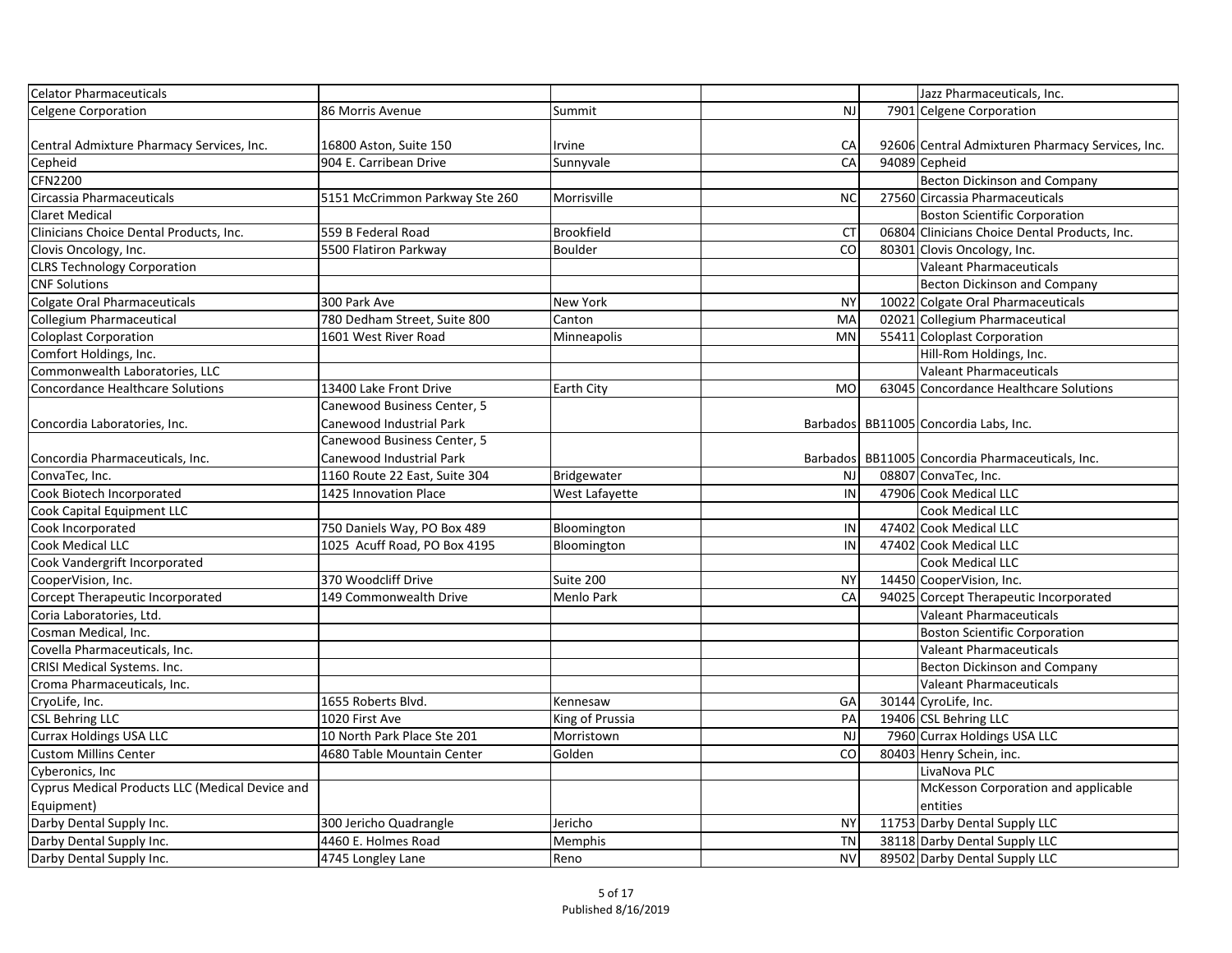|                                                       | NE Industrial Park Van Buren Blvd. Bldg- |                           |           |                                                |
|-------------------------------------------------------|------------------------------------------|---------------------------|-----------|------------------------------------------------|
| Darby Dental Supply Inc.                              | 27                                       | <b>Guilderland Center</b> | <b>NY</b> | 12005 Darby Dental Supply LLC                  |
| Davol, Inc.                                           |                                          |                           |           | C.R. Bard, Inc.                                |
| Dendreon Pharmaceuticals, LLC                         | 1700 Saturn Way                          | Seal Beach                | CA        | 90740 Dendreon Pharmaceuticals, LLC            |
| Dental Imaging Technologies, LLC                      | 1717 West Collins Avenue                 | Orange                    | CA        | 92867 Dental Imaging Technologies, LLC         |
| DePuy Orthopaedics, Inc.                              |                                          |                           |           | DePuy Synthes, Inc.                            |
| DePuy Synthes Institute                               |                                          |                           |           | DePuy Synthes, Inc.                            |
| DePuy Synthes Products, LLC                           |                                          |                           |           | DePuy Synthes, Inc.                            |
| DePuy Synthes Sales, Inc.                             |                                          |                           |           | DePuy Synthes, Inc.                            |
| DePuy Synthes, Inc.                                   | 700 Orthopaedic Drive                    | Warsaw                    | IN        | 46582 DePuy Synthes, Inc.                      |
| Derma Sciences Inc.                                   |                                          |                           |           | Integra LifeSciences Corporation               |
| Devicor Medical Products, Inc                         |                                          |                           |           | Leica Microsystems, Inc                        |
| Dova Pharmaceuticals, Inc                             | 240 Leigh Farm Rd                        | Durham                    | <b>NC</b> | 27707 Dova Pharmaceuticals, Inc                |
| Dow Pharmaceutical Sciences, Inc.                     |                                          |                           |           | <b>Valeant Pharmaceuticals</b>                 |
| Dr. LeWinn's Private Formula International, Inc.      |                                          |                           |           | <b>Valeant Pharmaceuticals</b>                 |
| Dr. Reddy's Laboratories and subsidaries              | 200 Somerset Corp. Blvd.                 | Bridgewater               | <b>NJ</b> | 08807 Dr. Reddy's Laboratories and subsidaries |
| Duchesnay USA, Inc.                                   | 919 Conestoga Road, Suite 203            | Rosemont                  | PA        | 19010 Duchesnay USA, Inc.                      |
| <b>Dymax Corporation</b>                              |                                          |                           |           | C.R. Bard, Inc.                                |
| <b>Dynavax Technologies Corporation</b>               | 2929 7th St. #100                        | Berkeley                  | CA        | 94710 Dynavax Technologies Corporation         |
| Eagle Biologics, Inc.                                 |                                          |                           |           | Eagle Pharmaceuticals, Inc.                    |
| Eagle Pharmaceuticals, Inc.                           | 50 Tice Blvd.                            | <b>Woodcliff Lake</b>     | <b>NJ</b> | 07677 Eagle Pharmaceuticals, Inc.              |
| ECR Pharmaceuticals Co., Inc.                         |                                          |                           |           | <b>Valeant Pharmaceuticals</b>                 |
| Edge Endo, LLC                                        | 5600 Wyoming Blvd NE, Suite 100          | Albuquerque               | <b>NM</b> | 87109 Edge Endo, LLC                           |
| Edwards LifeSciences, LLC                             | One Edwards Way                          | Irvine                    | CA        | 92614 Edwards LifeSciences, LLC                |
| Eisai, Inc.                                           | 100 Tice Blvd.                           | <b>Woodcliff Lake</b>     | <b>NJ</b> | 07677 Eisai, Inc.                              |
| <b>EKOS Corporation</b>                               | 11911 N. Creek Parkway S                 | <b>Bothell</b>            | <b>WA</b> | 98011 BTG International Inc.                   |
| Electrocore, LLC                                      | 150 Allen Road, Suite 201                | <b>Basking Ridge</b>      | <b>NJ</b> | 07920 Electrocore, LLC                         |
| Eli Lilly and Company                                 | Lilly Corporate Center                   | Indianapolis              | IN        | 46285 Eli Lilly and Company                    |
| <b>EMD Serono Research and Development Institute,</b> |                                          |                           |           |                                                |
| IInc.                                                 |                                          |                           |           | <b>EMD Serono, Inc.</b>                        |
| EMD Serono, Inc.                                      | One Technology Place                     | Rockland                  | MA        | 02370 EMD Serono, Inc.                         |
| Emergent Biosolutions, Inc.                           | 400 Professional Drive, Suite 400        | Gaithersbury              | <b>MD</b> | 20879 Emergent Biosolutions, Inc.              |
| Emergent Biosolutions, Inc. and wholly owned          |                                          |                           |           |                                                |
| subsidaries                                           |                                          |                           |           | Emergent Biosolutions, Inc.                    |
| Endo Pharmaceuticals, Inc.                            | 1400 Atwater Drive                       | Malvern                   | PA        | 19355 Endo Pharmaceuticals, Inc.               |
| EndoChoice, Inc.                                      |                                          |                           |           | <b>Boston Scientific Corporation</b>           |
| EP Technologies, Inc.                                 |                                          |                           |           | <b>Boston Scientific Corporation</b>           |
| <b>Essential Medical, Inc</b>                         |                                          |                           |           | Teleflex Incorporated                          |
| Ethicon Endo Surgery, Inc.                            |                                          |                           |           | Ethicon Inc.                                   |
| Ethicon Inc.                                          | Po Box 151, Route 22                     | Somerville                | nj        | 08876 Ethicon Inc.                             |
| Ethicon US LLC                                        |                                          |                           |           | Ethicon Inc.                                   |
| eyeonics, inc.                                        |                                          |                           |           | <b>Valeant Pharmaceuticals</b>                 |
| Eyepoint Pharmaceuticals US, Inc                      | 480 Pleasant Street Ste A210             | Watertown                 | MA        | 2472 Eyepoint Pharmaceuticals US, Inc          |
| Eyetech Inc.                                          |                                          |                           |           | <b>Valeant Pharmaceuticals</b>                 |
| Faraday Laboratories, Inc.                            |                                          |                           |           | <b>Valeant Pharmaceuticals</b>                 |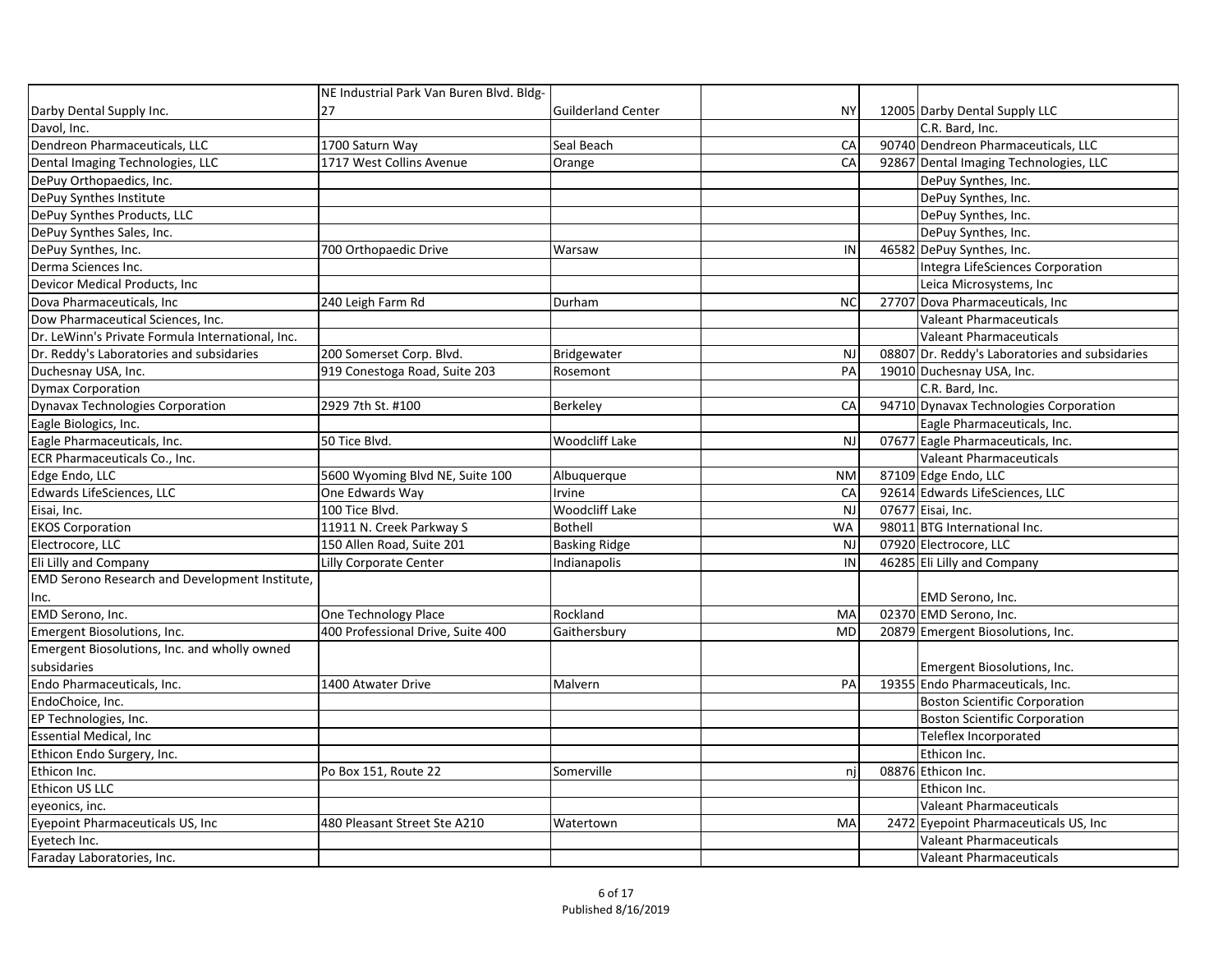| Faraday Urban Renewal Corporation                |                                    |                  |                |             | <b>Valeant Pharmaceuticals</b>                    |
|--------------------------------------------------|------------------------------------|------------------|----------------|-------------|---------------------------------------------------|
| Fenwal International, Inc                        |                                    |                  |                |             | Fresenius KABI, LLC                               |
| Fenwal, Inc                                      |                                    |                  |                |             | Fresenius KABI, LLC                               |
| Ferring Pharmaceuticals, Inc                     | 4 Gatehall Drive, Third Floor      | Parsippany       | <b>NJ</b>      |             | 07054 Ferring Pharmaceuticals, Inc                |
| <b>FFF Enterprises, Inc.</b>                     | 41093 County Center Dr.            | Temecula         | CA             |             | 92591 FFF Enterprises, Inc.                       |
| Flow Laboratories, Inc. Ucyclyd Pharma, Inc.     |                                    |                  |                |             | <b>Valeant Pharmaceuticals</b>                    |
| Flowcardia, Inc.                                 |                                    |                  |                |             | C.R. Bard, Inc.                                   |
| Foundation Medicine, Inc.                        | 10 Canal Park, 3rd Floor           | Cambridge        | MA             |             | 02141 Foundation Medicine, Inc.                   |
| Fresenius KABI Compounding, LLC                  |                                    |                  |                |             | Fresenius KABI, LLC                               |
| Fresenius KABI USA, LLC                          | 3 Corporate Drive                  | Lake Zurich      | IL             |             | 60047 Fresenius KABI, LLC                         |
| Fresenius KABI, LLC                              |                                    |                  |                |             | Fresenius KABI, LLC                               |
| Fresenius Medical Care North America             | 920 Winter Street                  | Waltham          | MA             |             | 02451 Fresenius Medical Care North America        |
| Galderma Laboratories, L.P.                      | 14501 North Freeway                | Ft Worth         | <b>TX</b>      |             | 76177 Galderma Laboratories, L.P.                 |
| Galen US, Inc.                                   | 25 Felz Road                       | Souderton        | PA             |             | 18964 Galen US, Inc                               |
| Galil Medical Inc.                               | 4364 Round Lake Road               | Arden Hills      | <b>MN</b>      |             | 55112 BTG International Inc.                      |
| Genentech, Inc.                                  | 1 DNA Way                          | S. San Francisco | CA             |             | 94080 Genentech, Inc.                             |
| Genentech, USA, Inc.                             |                                    |                  |                |             | Genentech, Inc.                                   |
| GeneOhm Sciences Canada, Inc.                    |                                    |                  |                |             | <b>Becton Dickinson and Company</b>               |
| General Injectables and Vaccines, Inc.           |                                    |                  |                |             | Henry Schein, inc.                                |
| Genzyme Corporation                              | 500 Kendall Street                 | Cambridge        | MA             |             | 02142 Sanofi US                                   |
| Gilead Sciences, Inc.                            | 333 Lakeside Drive                 | Foster City CA   | CA             |             | 94404 Gilead Sciences, Inc.                       |
| <b>Glaukos Corporation</b>                       | 26051 Merit Circle, Suite 103      | Laguna Hills     | CA             |             | 92653 Glaukos Corporation                         |
| GlaxoSmithKline LLC                              | 5 Crescent Drive                   | Philadelphia     | PA             |             | 19112 GlaxoSmithKline LLC                         |
| Glycyx Pharmaceuticals, Ltd.                     |                                    |                  |                |             | <b>Valeant Pharmaceuticals</b>                    |
| Greer Laboratories, Inc.                         | 639 Nuway Circle NE, PO Box 800    | Lenoir           | <b>NC</b>      |             | 28645 Greer Laboratories, Inc.                    |
|                                                  |                                    |                  |                |             |                                                   |
| Grifols Diagnostic Solutions, Inc.               |                                    |                  |                |             | Grifols Shared Services North America, Inc.       |
|                                                  |                                    |                  |                |             |                                                   |
| Grifols Shared Services North America, Inc.      | 2410 Lillyvale Ave                 | Los Angeles      | CA             |             | 90032 Grifols Shared Services North America, Inc. |
| Halozyme Therapeutics, Inc.                      | 11388 Sorrento Valley Road         | San Diego        | CA             |             | 92121 Halozyme Therapeutics, Inc.                 |
| Halozyme, Inc.                                   |                                    |                  |                |             | Halozyme Therapeutics, Inc.                       |
| Handy Lab, Inc.                                  |                                    |                  |                |             | <b>Becton Dickinson and Company</b>               |
| Harvest Technologies Corporation                 |                                    |                  |                |             | Terumo BCT, Inc.                                  |
| Hawkeye Spectrum Corp.                           |                                    |                  |                |             | <b>Valeant Pharmaceuticals</b>                    |
| Helsinn Therapeutics (US) Inc.                   | 170 Wood Avenue South, 5th Floor   | Iselin           | N <sub>1</sub> |             | 8830 Helsinn Therapeutics (US) Inc.               |
| Henry Schein, Inc.                               | 135 Duryea Rd.                     | Melville         | <b>NY</b>      |             | 11747 Henry Schein, Inc.                          |
| Heron Therapeutics, Inc.                         | 4242 Campus Point Ct. Suite 200    | San Diego        | CA             |             | 92121 Heron Therapeutics, Inc.                    |
| <b>HF Acquisition Co, LLC</b>                    | 11629 49th Place West              | Mukiteo          | <b>WA</b>      |             | 98275 HF Acquisition Co., LLC                     |
| Hikma                                            | 246 Industrial Way West            | Eatontown        | <b>NJ</b>      | 07724 Hikma |                                                   |
| Hill-Rom Company, Inc.                           |                                    |                  |                |             | Hill-Rom Holdings, Inc.                           |
| Hill-Rom Finance Limited Partner, Inc.           |                                    |                  |                |             | Hill-Rom Holdings, Inc.                           |
| Hill-Rom Holdings, Inc.                          | 130 E. Randolph Street, Suite 1000 | Chicago          | IL             |             | 60601 Hill-Rom Holdings, Inc.                     |
| Hill-Rom Logistics, Inc.                         |                                    |                  |                |             | Hill-Rom Holdings, Inc.                           |
|                                                  |                                    |                  |                |             |                                                   |
| Hill-Rom Manufacturing Real Estate Holdings, LLC |                                    |                  |                |             | Hill-Rom Holdings, Inc.                           |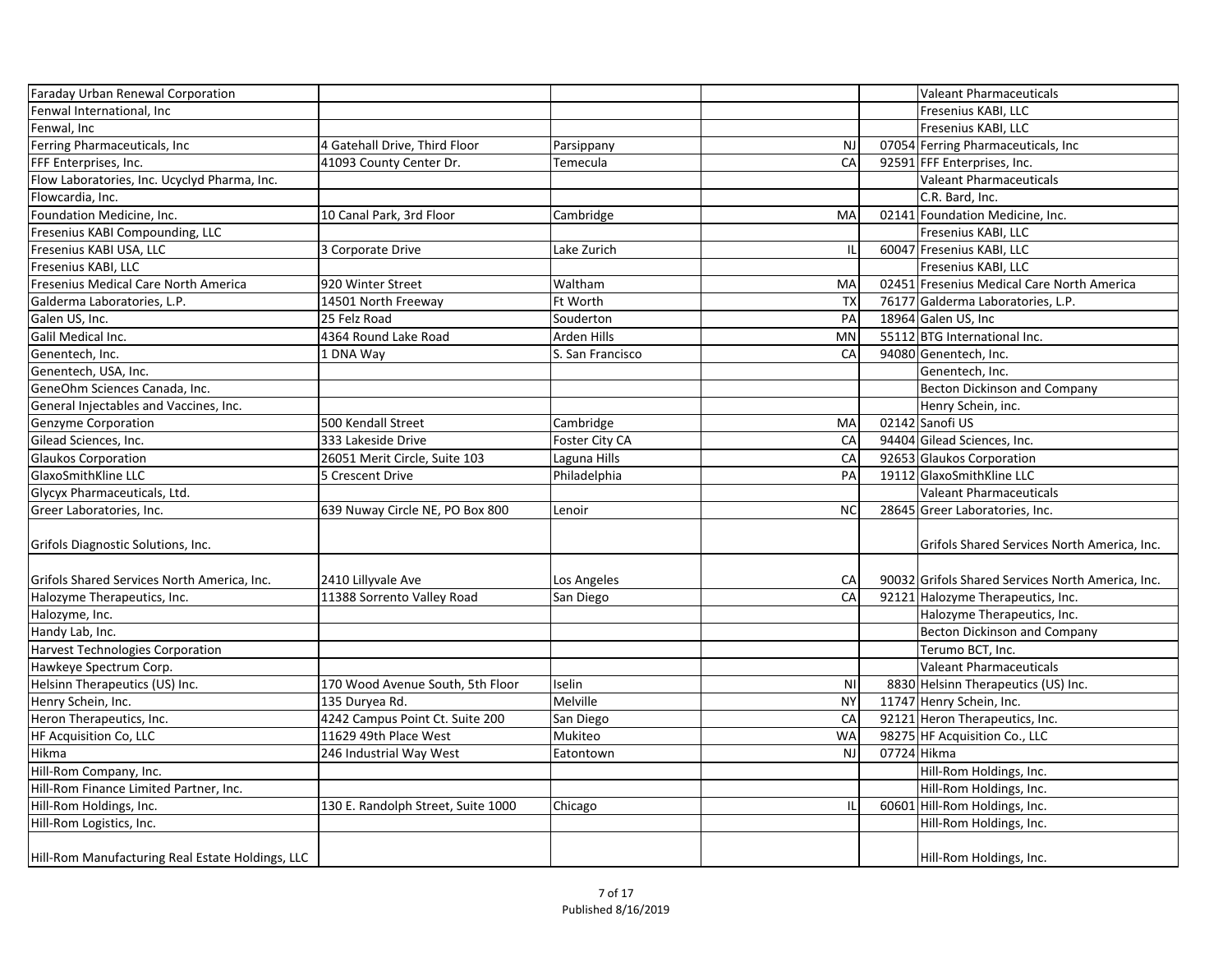| Hill-Rom Manufacturing, Inc.                 |                                       |                      |           | Hill-Rom Holdings, Inc.                        |
|----------------------------------------------|---------------------------------------|----------------------|-----------|------------------------------------------------|
| Hill-Rom PRN Life Support Services, LLC      |                                       |                      |           | Hill-Rom Holdings, Inc.                        |
| Hill-Rom Real Estate Holdings, LLC           |                                       |                      |           | Hill-Rom Holdings, Inc.                        |
| Hill-Rom Services, Inc.                      |                                       |                      |           | Hill-Rom Holdings, Inc.                        |
| Hill-Rom, Inc.                               |                                       |                      |           | Hill-Rom Holdings, Inc.                        |
| Horizon Orphan LLC                           |                                       |                      |           | Horizon Pharma, plc                            |
| Horizon Pharma Rheumatology LLC              |                                       |                      |           | Horizon Pharma, plc                            |
|                                              |                                       |                      |           |                                                |
| Horizon Pharma, plc                          | 150 Saunders Road                     | Lake Forest          |           | 60045 Horizon Pharma, plc                      |
| Horizon Pharma, USA, Inc.                    |                                       |                      |           | Horizon Pharma, plc                            |
| Horizon Therapeutics, Inc.                   |                                       |                      |           | Horizon Pharma, plc                            |
| HZNP USA, Inc.                               |                                       |                      |           | Horizon Pharma, plc                            |
| <b>IBSA Pharma</b>                           | 8 Campus Dr Ste 201                   | Parsippany           | <b>NJ</b> | 7054 IBSA Pharma                               |
| ICN Biomedicals California, Inc.             |                                       |                      |           | <b>Valeant Pharmaceuticals</b>                 |
| ICN Foundation, Inc.                         |                                       |                      |           | <b>Valeant Pharmaceuticals</b>                 |
| ICN Realty (CA), Inc.                        |                                       |                      |           | <b>Valeant Pharmaceuticals</b>                 |
|                                              | Perryville III Corp. Park 53 Frontage |                      |           |                                                |
| Ikaria, Inc. and Ino Therapeutics LLC        | Rd.,3rd floor                         | Hampton              | <b>NJ</b> | 08827 Mallinckrodt, Inc.                       |
| Illumina, Inc.                               | 5200 Illumia Way                      | San Diego            | CA        | 92122 Illumina, Inc.                           |
| Image Acquisition Corp.                      |                                       |                      |           | <b>Valeant Pharmaceuticals</b>                 |
| ImClone Systems, Inc.                        |                                       |                      |           | Eli Lilly and Company                          |
| Implant Direct Sybron International, LLC     | 3050 E. Hillcrest Drive               | Thousand Oaks        | CA        | 91632 Implant Direct Sybron International, LLC |
| Imthera Medical, Inc.                        |                                       |                      |           | LivaNova PLC                                   |
|                                              | Experimental Station, Rt. 141 & Henry |                      |           |                                                |
| Incyte Corporation                           | Clay Road                             | Wilmington           | DE        | 19880 Incyte Corporation                       |
| Indivior, Inc.                               | 10710 Midlothian Turnpike, Suite 430  | Richmond             | VA        | 23235 Indivior, Inc.                           |
| InfaCare Pharmaceuticals Corporation (effect |                                       |                      |           |                                                |
| 9/25/17                                      | 8 Neshaminy Interplex                 | <b>Trevose</b>       | PA        | 19053 Mallinckrodt, Inc.                       |
| InKine Pharmaceutical Company, Inc.          |                                       |                      |           | Valeant Pharmaceuticals                        |
| <b>INO Therapeutics LLC</b>                  |                                       |                      |           | Mallinckrodt, Inc.                             |
| Insmed, Inc                                  | 10 Finderne Avenue                    | Bridgewater          | NJ        | 8807 Insmed, Inc                               |
| InSource, Inc.                               |                                       |                      |           | Henry Schein, inc.                             |
| Insulet Corporation                          | 100 Nagog Park                        | Acton                | MA        | 1720 Insulet Corporation                       |
|                                              | 1333 S Spectrum Blvd, Suite 100       | Chandler             | AZ        | 85286 Insys Therapeutics, Inc.                 |
| Insys Therapeutics, Inc.                     |                                       |                      |           |                                                |
| Integra Burlington MA, Inc.                  |                                       |                      |           | Integra LifeSciences Corrporation              |
| Integra LifeSciences Corporation             |                                       |                      |           | Integra LifeSciences Corrporation              |
| Integra LifeSciences Holdings Corporation    |                                       |                      |           | Integra LifeSciences Corrporation              |
| Integra LifeSciences Sales, LLC              |                                       |                      |           | Integra LifeSciences Corrporation              |
| Integra Sales, Inc.                          |                                       |                      |           | Integra LifeSciences Corporation               |
| Integra York PA, Inc.                        | 311 Enterprise Drive                  | Plainsboro           | <b>NJ</b> | 08536 Integra LifeSciences Corrporation        |
| Integrated Commercialization Solutions, Inc. |                                       |                      |           | 89521 AmerisourceBergen Corporation            |
| International Medication Systems, Ltd.       |                                       |                      |           | Amphastar Pharmaceuticals, Inc.                |
| Intervet Inc./dba/Merck Animal Health        | 2 Giralda Farms                       | Madison              | <b>NJ</b> | 07940 Merck & Co., Inc.                        |
| logyn, Inc.                                  |                                       |                      |           | <b>Boston Scientific Corporation</b>           |
| Ipsen Biopharmaceuticals, Inc.               | 106 Allen Road                        | <b>Basking Ridge</b> | <b>NJ</b> | 07920 Ipsen Biopharmaceuticals, Inc.           |
| IsoTis Inc.                                  |                                       |                      |           | SeaSpine Holdings Corporation                  |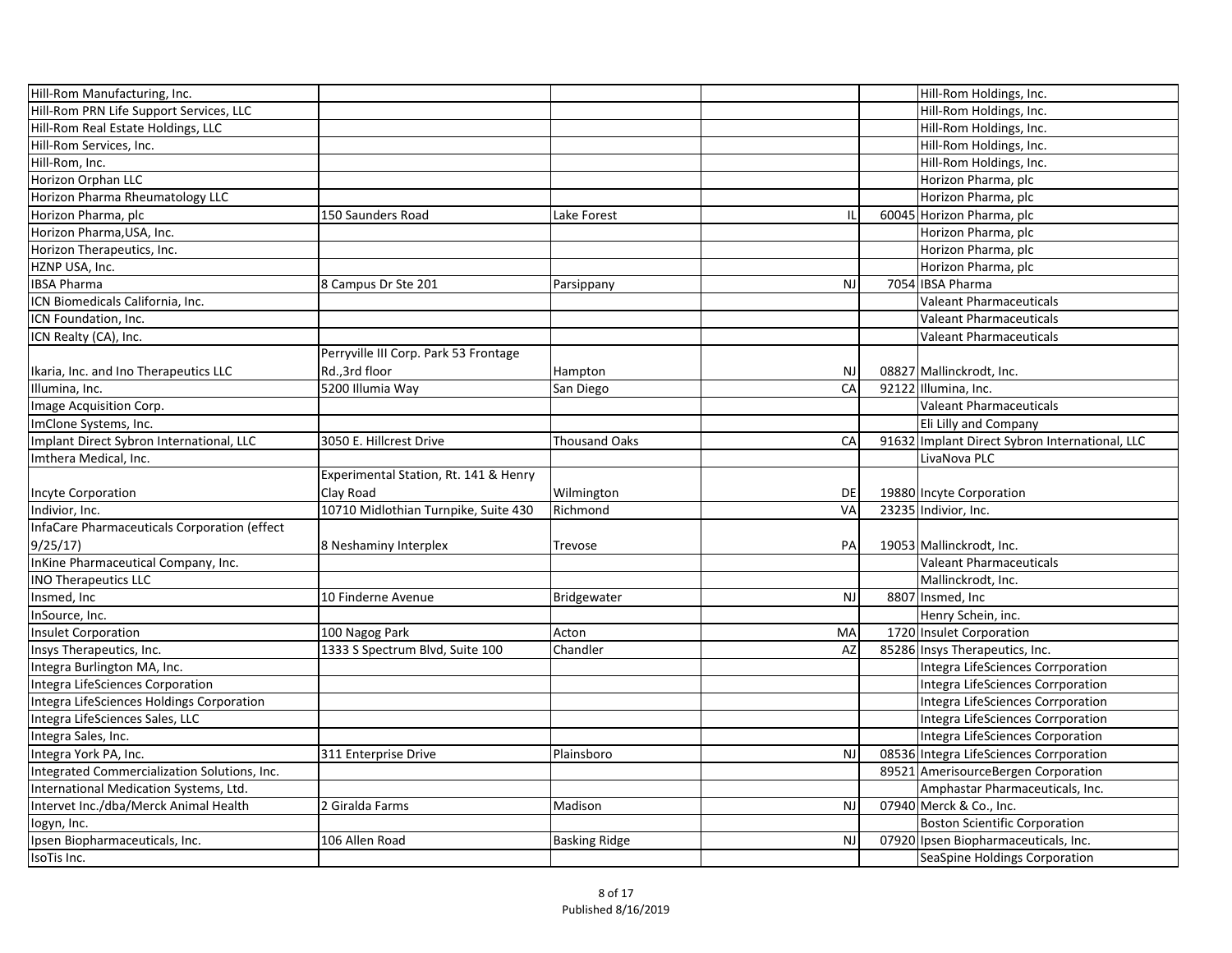| IsoTis OrthoBiologics, Inc.                        |                                          |                      |                         | SeaSpine Holdings Corporation                    |
|----------------------------------------------------|------------------------------------------|----------------------|-------------------------|--------------------------------------------------|
| <b>ISTA Pharmaceuticals, LLC</b>                   |                                          |                      |                         | <b>Valeant Pharmaceuticals</b>                   |
| Janssen Biotech, Inc.                              |                                          |                      |                         | Janssen Pharmaceuticals, Inc.                    |
| Janssen Pharmaceuticals, Inc.                      | 1125 Trenton-Harbourton Road             | Titusville           | <b>NJ</b>               | 08560 Janssen Pharmaceuticals, Inc.              |
| Janssen Therapeutics, Division of Janssen Products |                                          |                      |                         | Janssen Pharmaceuticals, Inc.                    |
| Jarit Instruments, Inc.                            |                                          |                      |                         | Integra LifeSciences Corporation                 |
| Jazz Pharmaceuticals, Inc.                         | 3180 Porter Drive                        | Palo Alto            | CA                      | 94304 Jazz Pharmaceuticals, Inc.                 |
| Johnson & Johnson Consumer, Inc.                   | 199 Grandview Road                       | Skillman             | NJ                      | 08855 Johnson & Johnson Consumer, Inc.           |
| Johnson & Johnson HealthCare Systems, Inc.         | 425 Hoes Lane                            | Piscataway           | <b>NJ</b>               | 08854 Johnson & Johnson HealthCare Systems, Inc. |
| Johnson & Johnson Surgical Vision                  |                                          |                      |                         | Johnson & Johnson Surgical Vision                |
| Johnson & Johnson Vision Care, Inc.                | 7500 Centurion Parkway, Suite 100        | Jacksonville         | FL                      | 32256 Johnson & Johnson Vision Care, Inc.        |
| Journey Medical Corporation                        | 9237 Via De Ventura Blvd, Suite 135      | Scottsdale           | <b>AZ</b>               | 85258 Journey Medical Corporation                |
| Jubilant DraxImage, Inc.                           | 16751 TransCanada Highway                | Kirkland             | Quebec H9H 4J4, Canada  | Jubilant DraxImage, Inc.                         |
| Kadmon Pharmaceuticals, LLC                        | 119 Commonwealth Drive                   | Warrendale           | PA                      | 15086 Kadmon Pharmaceuticals, LLC                |
| Kala Pharmaceuticals, Inc.                         | 490 Arsenal Way, Ste 120                 | Watertown            | MA                      | 2472 Kala Pharmaceuticals, Inc.                  |
| Kaleo, Inc                                         | 111 Virginia Street, Ste 300             | Richmond             | VA                      | 23219 Kaleo, Inc.                                |
| Kapa Biosystems, Inc.                              |                                          | Wilmington           | MA                      | <b>Roche Diagnostics Corportation</b>            |
| Karl Storz Endoscopia Latino America Incorporated  |                                          |                      |                         | Karl Storz Endoscopy-America, Inc.               |
| Karl Storz Endoscopy-America, Inc.                 | 2151 E. Grand Ave                        | El Segundo           | CA                      | 90245 Karl Storz Endoscopy-America, Inc.         |
| Karl Storz Endovision, Inc.                        |                                          |                      |                         | Karl Storz Endoscopy-America, Inc.               |
| Karl Storz Imaging, Inc.                           |                                          |                      |                         | Karl Storz Endoscopy-America, Inc.               |
| Karl Storz Lithotripsy-America, Inc.               |                                          |                      |                         | Karl Storz Endoscopy-America, Inc.               |
| KaVo Dental Technologies, LLC                      | 1717 West Collins Avenue                 | Orange               | CA                      | 92867 KaVo Dental Technologies, LLC              |
| KCL USA, Inc.                                      | 1360 Greg Street, Suite 238              | <b>Sparks</b>        | <b>NV</b>               | 89118 KCI USA inc                                |
| KCL USA, Inc. (provider license)                   | 3175 W Ali Baba Ln, Suite 806            | Las Vegas            | <b>NV</b>               | 89118 KCI USA inc                                |
| KCL USA, Inc. (wholesaler license)                 | 3175 W Ali Baba Ln, Suite 806            | Las Vegas            | <b>NV</b>               | 89118 KCI USA inc                                |
| <b>Kerr Corporation</b>                            | 1717 West Collins Avenue                 | Orange               | CA                      | 92867 Kerr Corporation                           |
| Keryx Biopharmaceuticals, Inc.                     | One Marina Park Drive, 12th floor Boston |                      | MA                      | 02210 Keryx Biopharmaceuticals, Inc.             |
| KGA Fulfillment Services, Inc.'                    |                                          |                      |                         | Valeant Pharmaceuticals                          |
| Kowa Pharmaceuticals America, Inc.                 | 530 Industrical Park Blvd.               | Montgomery           | AL                      | 36117 Kowa Pharmaceuticals America, Inc.         |
| Kyowa Kirin, Inc.                                  | 135 Route 202/206 Suite 6                | Bedminster           | <b>NJ</b>               | 07921 Kyowa Kirin, Inc.                          |
| La Jolla Pharmaceutical Company                    | 4550 Towne Center Court                  | San Diego            | CA                      | 92121 La Jolla Pharmaceutical Company            |
| Leadiant Biosciences, Inc.                         | 9841 Washingtonian Blvd.                 | Gaithersburg         | <b>MD</b>               | 20878 Leadiant Biosciences, Inc.                 |
| Leica Biosystems Imaging, Inc                      |                                          |                      |                         | Leica Microsystems, Inc.                         |
| Leica Biosystems Richmond, Inc                     |                                          |                      |                         | Leica Microsystems, Inc                          |
| Leica Biosystems, Inc                              |                                          |                      |                         | Leica Microsystems, Inc                          |
| Leica Microsystems, Inc                            | 1700 Leider Lane                         | <b>Buffalo Grove</b> | $\mathsf{I} \mathsf{L}$ | 60089 Leica Microsystems, Inc                    |
| Leo Pharma, Inc.                                   | 7 Giralda Farms                          | Madison              | NJ                      | 07940 Leo Pharma, Inc.                           |
| Lexicon Pharmaceuticals                            | 8800 Technology Forest Place             | The Woodlands        | TX                      | 77381 Lexicon Pharmaceuticals                    |
| Liberator Medical Supply, Inc.                     |                                          |                      |                         | C.R. Bard, Inc.                                  |
| Lifecell Corporation                               | One Millennium Way                       | <b>Branchburg</b>    | <b>NJ</b>               | 08876 KCI USA inc                                |
| LifeNet Health                                     | 1864 Concert Drive                       | Virginia Beach       | VA                      | 23453 LifeNet Health                             |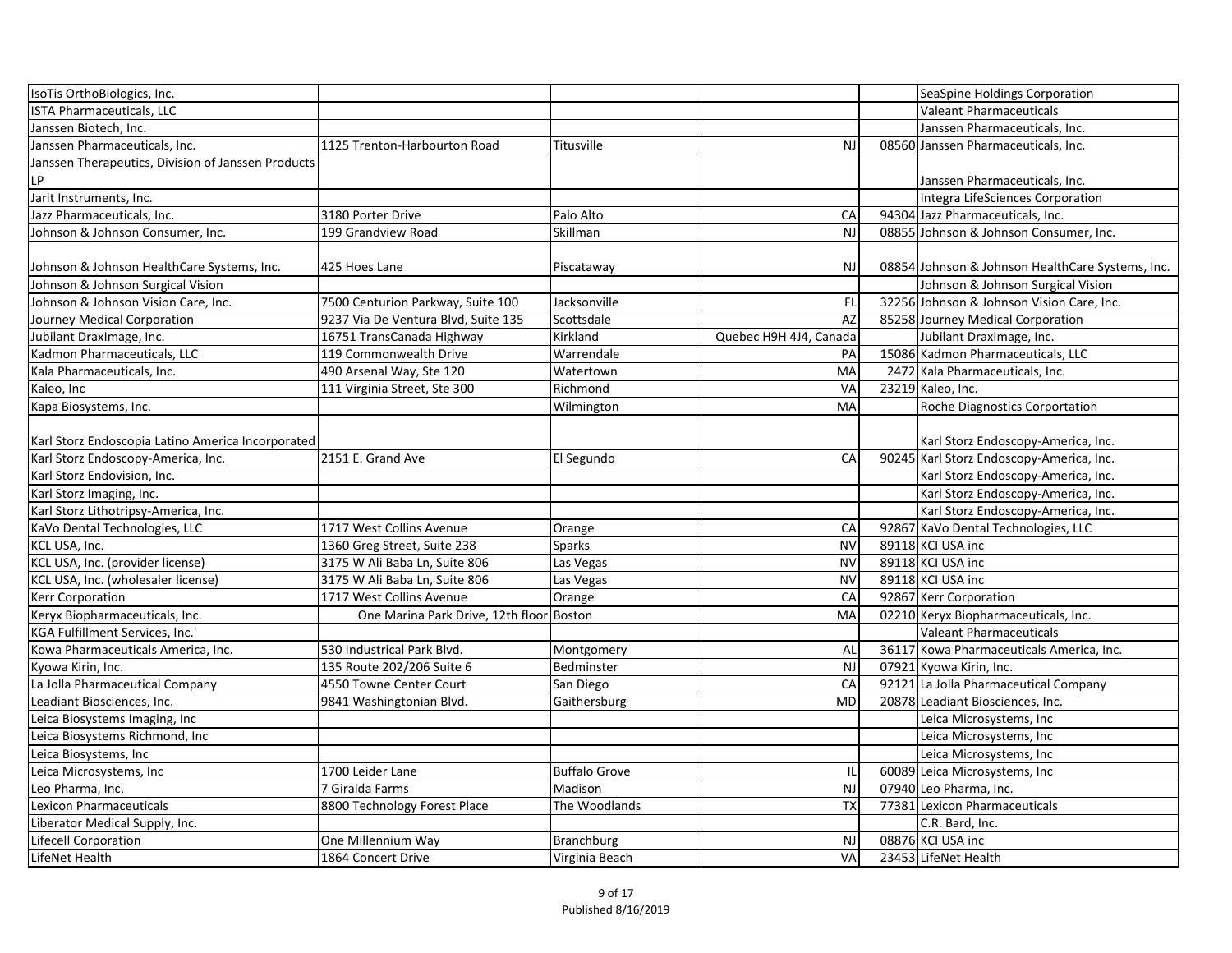| LifeScan, Inc.                                   | 1000 Gilbraltar Drive            | Milpitas      | CA        |      | 95035 LifeScan, Inc.                |
|--------------------------------------------------|----------------------------------|---------------|-----------|------|-------------------------------------|
| Lilly USA, LLC                                   |                                  |               |           |      | Eli Lilly and Company               |
| LipoSonix, Inc.                                  |                                  |               |           |      | Valeant Pharmaceuticals             |
| LivaNova PLC                                     | 100 Cyberonics Blvd              | Houston       | <b>TX</b> |      | 77058 LivaNova PLC                  |
| Loma Vista Medical, Inc.                         |                                  |               |           |      | C.R. Bard, Inc.                     |
| Loxo Oncology, Inc.                              |                                  |               |           |      | Eli Lilly and Company               |
| Lundbeck LLC                                     | Four Parkway North               | Deerfield     |           |      | 60015 Lundbeck LLC                  |
| Lupin Inc                                        | 5801 Pelican Bay Blvd Ste 500    | Naples        | FL        |      | 34108 Lupin Inc                     |
| Lupin Pharmaceuticals, Inc                       |                                  |               |           |      | Lupin Inc                           |
| Lutonix, Inc.                                    |                                  |               |           |      | C.R. Bard, Inc.                     |
| Mallinckrodt Brand Pharmaceuticals, Inc.         | 675 McDonnell Blvd.              | Hazelwood     | <b>MO</b> |      | 63042 Mallinckrodt, Inc.            |
| Mallinckrodt LLC                                 | 675 McDonnell Blvd.              | Hazelwood     | <b>MO</b> |      | 63042 Mallinckrodt, Inc.            |
| Mallinckrodt, Inc.                               | 675 McDonnell Blvd.              | Hazelwood     | <b>MO</b> |      | 63042 Mallinckrodt, Inc.            |
| Mannkind Corporation                             | 25134 Rye Canyon Loop            | Valencia      | CA        |      | 91355 Mannkind Corporation          |
| Masimo Americas, Inc.                            |                                  |               |           |      | <b>Masimo Corporation</b>           |
| <b>Masimo Corporation</b>                        | 52 Discovery                     | Irvine        | CA        |      | 92618 Masimo Corporation            |
| Masimo Semiconductor, Inc.                       |                                  |               |           |      | <b>Masimo Corporation</b>           |
|                                                  |                                  |               |           |      | McKesson Corporation and applicable |
| Masters Drug Compnay, Inc. (Wholesale)           |                                  |               |           |      | entities                            |
| Mayne Pharma                                     | 1240 Sugg Parkway                | Greenville    | <b>NC</b> |      | 27834 Mayne Pharma                  |
|                                                  |                                  |               |           |      | McKesson Corporation and applicable |
| McKesson Corporation (Wholesale)                 |                                  |               |           |      | entities                            |
|                                                  |                                  |               |           |      | McKesson Corporation and applicable |
| McKesson Corporation and applicable entities     | One Post Road                    | San Francisco | CA        |      | 94104 entities                      |
|                                                  |                                  |               |           |      | McKesson Corporation and applicable |
| McKesson Medical-Surgical, Inc. (Wholesale)      |                                  |               |           |      | entities                            |
|                                                  |                                  |               |           |      |                                     |
| McKesson Patient Care solutions, Inc. (Pharmacy  |                                  |               |           |      | McKesson Corporation and applicable |
| and Medical Device and Equipment)                |                                  |               |           |      | entities                            |
|                                                  |                                  |               |           |      | McKesson Corporation and applicable |
| McKesson Plasma and Biologics LLC (Wholesale)    |                                  |               |           |      | entities                            |
| McKesson Specialty Care Distribution Corporation |                                  |               |           |      | McKesson Corporation and applicable |
| (Wholesale)                                      |                                  |               |           |      | entities                            |
|                                                  |                                  |               |           |      | McKesson Corporation and applicable |
| McKesson Specialty Distribution LLC (Wholesale)  |                                  |               |           |      | entities                            |
|                                                  |                                  |               |           |      | McKesson Corporation and applicable |
| McKesson Specialty Pharmacy, LP (Pharmacy)       |                                  |               |           |      | <b>lentities</b>                    |
| Medafor, Inc.                                    |                                  |               |           |      | C.R. Bard, Inc.                     |
| Medex Cardio-Pulmonary, Inc.                     | 330 Corporate Woods Parkway      | Vernon Hills  | IL        |      | 60061 Smiths Medical ASD, Inc.      |
| Medical Device Business Services, Inc.           |                                  |               |           |      | DePuy Synthes, Inc.                 |
| Medicines360                                     | 353 Sacramento Street, Suite 300 | San Francisco | CA        | 9411 | Medicines360                        |
| Medicis Body Aesthetics, Inc.                    |                                  |               |           |      | <b>Valeant Pharmaceuticals</b>      |
| <b>Medicis Pharmaceutical Corporation</b>        |                                  |               |           |      | <b>Valeant Pharmaceuticals</b>      |
| Medimmune, LLC                                   |                                  |               |           |      | AstraZenca Pharmaceuticals LP       |
| Mediq / PRN Life Support Services, LLC           |                                  |               |           |      | Hill-Rom Holdings, Inc.             |
|                                                  |                                  |               |           |      |                                     |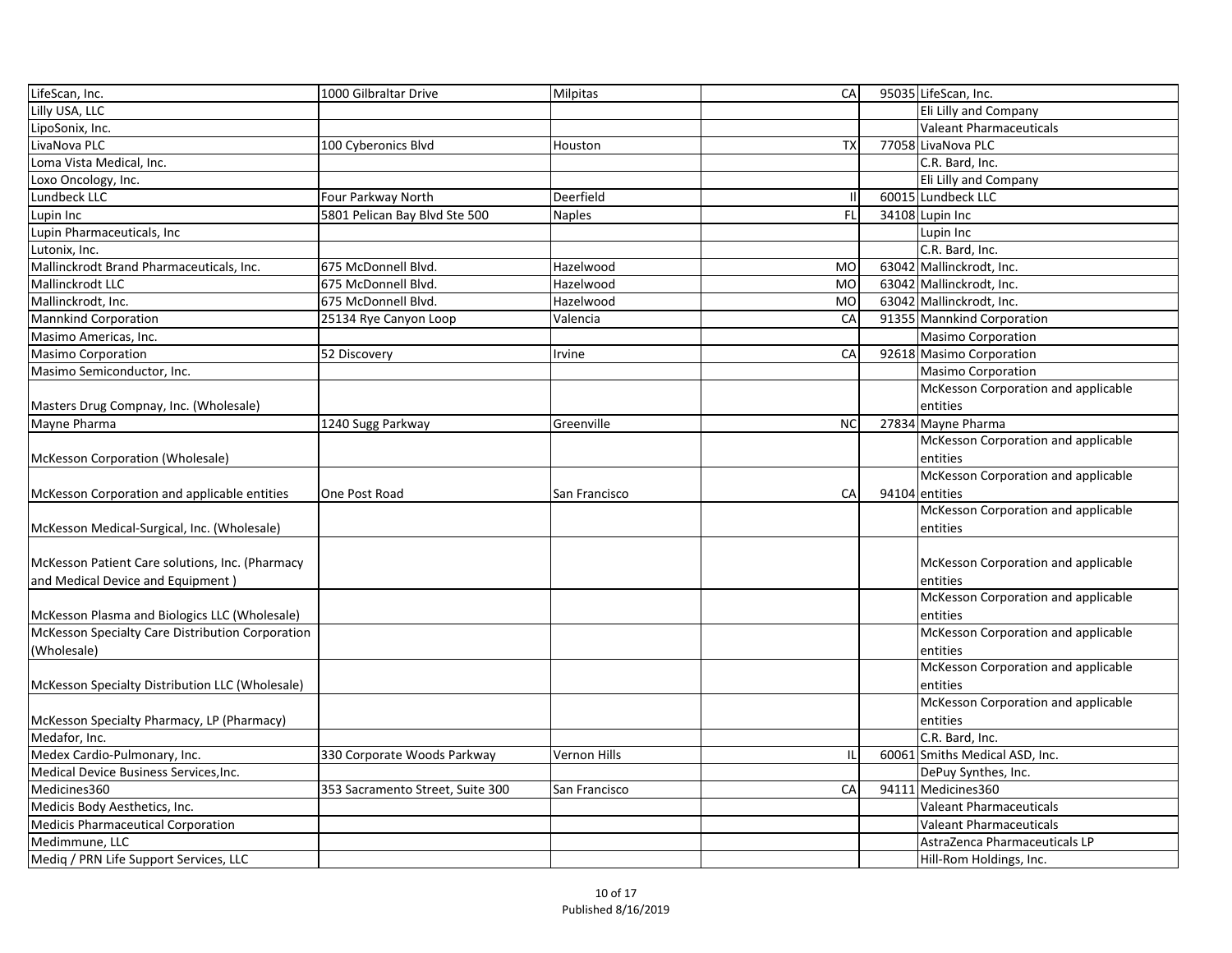| Medivance, Inc.                        |                                        |                     |           | C.R. Bard, Inc.                              |
|----------------------------------------|----------------------------------------|---------------------|-----------|----------------------------------------------|
| Medline Industries, Inc.               | One Medline Place                      | Mundelein           | Ш         | 60060 Medline Industries, Inc.               |
| Medline ReNewal                        |                                        |                     |           | Medline Industries, Inc.                     |
| Medtronic, PLC                         | 710 Medtronic Pkway, LC370             | Minneapolis         | <b>MN</b> | 55432 Medtronic, Inc.                        |
| MegaDyne Medical Products Inc.         |                                        |                     |           | Ethicon Inc.                                 |
| Melinta Therapeutics, Inc.             | 300 Tri State International, Suite 272 | Lincolnshire        | IL        | 60069 Melinta Therapeutics, Inc.             |
| Mentor Worldwide LLC                   | 33 Technology Drive                    | Irvine              | CA        | 92618 Mentor Worldwide LLC                   |
| Merck & Co., Inc.                      | 2000 Galloping Hill Road               | Kenilworth          | <b>NJ</b> | 07033 Merck & Co., Inc.                      |
| Merit Medical Systems, Inc.            | 1600 West Merit Parkway                | South Jordan        | UT        | 84005 Merit Medical Systems, Inc.            |
| Merz North America, Inc.               | 6501 Six Forks Road                    | Raleigh             | <b>NC</b> | 27605 Merz North America, Inc.               |
| Merz Pharmaceuticals, LLC              |                                        |                     |           | Merz North America, Inc.                     |
| Merz, Inc.                             |                                        |                     |           | Merz North America, Inc.                     |
| Metrex Research, LLC                   | 1717 West Collins Avenue               | Orange              | CA        | 92867 Metrex Research, LLC                   |
| MicroPort Orthopedics, Inc.            | 5677 Airline Road                      | Arlington           | <b>TN</b> | 38002 MicroPort Orthopedics, Inc.            |
|                                        |                                        |                     |           | Terumo Americas Holdings, Inc. plus under    |
| MicroVention, Inc.                     | 1311 Valencia Ave                      | Tustin              | CA        | 92790 Mcrovention, Inc.                      |
| Minnesota Scientific, Inc.             |                                        |                     |           | Integra LifeSciences Corporation             |
| Misonix, Inc.                          | 1938 New Highway                       | Farmingdale         | <b>NY</b> | 11735 Misonix, Inc.                          |
| Mission Pharmacal Company              | 10999 IH 10 West, #1000                | San Antonio         | <b>TX</b> | 78230 Mission Pharmacal Company              |
| Mitsubishi Tanabe Pharma America, Inc. | 525 Washington Blvd, Suite 400         | Jersey City         | NJ        | 07310 Mitsubishi Tanabe Pharma America, Inc. |
|                                        |                                        |                     |           | McKesson Corporation and applicable          |
| Moore Medical LLC (Wholesale)          |                                        |                     |           | entities                                     |
| Mortara Instrument, Inc.               |                                        |                     |           | Hill-Rom Holdings, Inc.                      |
| Mylan Inc.                             |                                        |                     |           | Mylan Pharmaceuticals, Inc.                  |
| Mylan Institutional, Inc.              |                                        |                     |           | Mylan Pharmaceuticals, Inc.                  |
| Mylan Institutional, LLC               |                                        |                     |           | Mylan Pharmaceuticals, Inc.                  |
| Mylan N.V.                             |                                        |                     |           | Mylan Pharmaceuticals, Inc.                  |
| Mylan Pharmaceuticals, Inc.            | 781 Chestnut Ridge Road                | Morgantown          | <b>WV</b> | 26505 Mylan Pharmaceuticals, Inc.            |
| Mylan Specialty L.P.                   |                                        |                     |           | Mylan Pharmaceuticals, Inc.                  |
| Myriad Genetic Laboratories, Inc.      | 320 Wakara Way                         | Salt Lake City      | UT        | 84108 Myriad Genetic Laboratories, Inc.      |
| Nalproprion Pharmaceuticals, Inc       | 9171 Towne Center Drive Ste 270        | San Diego           | CA        | 92122 Nalproprion Pharmaceuticals, Inc       |
| Napo Pharmaceuticals, Inc.             | 201 Mission St Ste 2375                | San Francisco       | CA        | 94105 Napo Pharmaceuticals, Inc              |
| Neomend, Inc.                          |                                        |                     |           | C.R. Bard, Inc.                              |
| Neos Therapeutics                      | 2940 N. Hwy 360, Suite 400             | <b>Grand Praire</b> | <b>TX</b> | 75050 Neos Therapeutics                      |
| NeoStrata                              |                                        |                     |           | Johnson & Johnson Consumer, Inc.             |
| NeoTract, Inc.                         | 4473 Willow Road, Suite 100            | Pleasanton          | CA        | 94588 NeoTract, Inc.                         |
| Neuorcrine Biosciences, Inc.           | 12780 El Camino Real                   | San Diego           | CA        | 92130 Neuorcrine Biosciences, Inc.           |
| Neuronetics, Inc.                      | 3222 Phonenixville Pike                | Malvern             | PA        | 19355 Neuronetics, Inc.                      |
| NeuWave Medical Inc.                   |                                        |                     |           | Ethicon Inc.                                 |
| <b>Nevro Corporation</b>               | 1800 Bridge Parkway                    | <b>Redwood City</b> | CA        | 94065 Nevro Corporation                      |
| Nexxt Spine                            | 14425 Bergen Blvd Ste B                | Noblesville         | IN        | 46060 Nexxt Spine                            |
| Nobel Biocare USA                      | 22715 Savi Ranch Parkway               | Yorba Linda         | CA        | 92887 Nobel Biocare USA                      |
| Novartis Pharmaceuticals Corporation   | 59 Route 10                            | <b>East Hanover</b> | NJ        | 07936 Novartis Pharmaceutical Corporation    |
| Noven Pharmaceuticals, Inc.            | 11960 WS 144 St.                       | Miami               | FL        | 33186 Noven Pharmaceuticals, Inc.            |
| Noven Therapeutics LLC                 |                                        |                     |           | Noven Pharmaceuticals, Inc.                  |
|                                        |                                        |                     |           |                                              |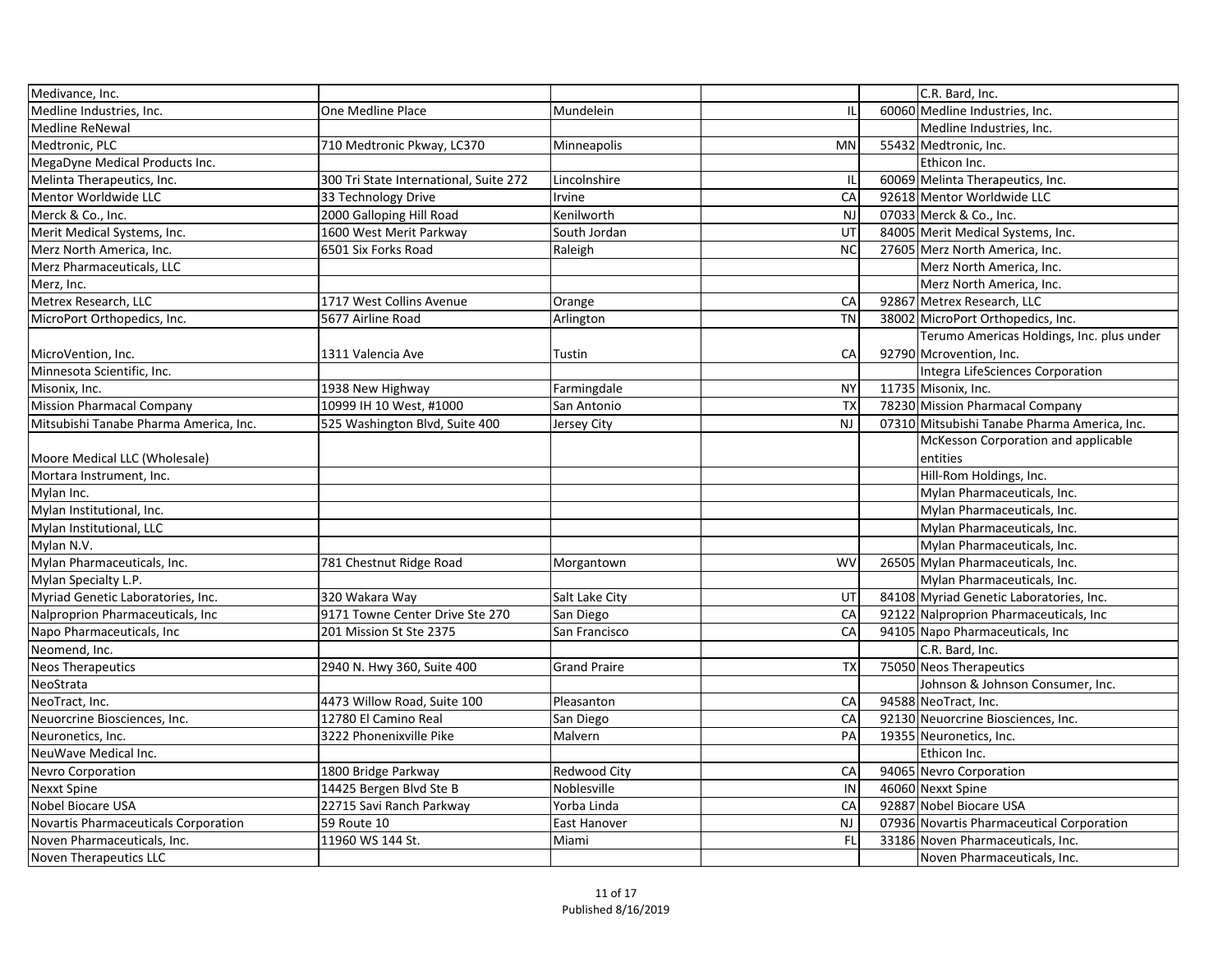| Novo Nordisk, Inc.                     | 100 College Road West                  | Princeton            | <b>NJ</b> | 08540 Novo Nordisk, Inc.                  |
|----------------------------------------|----------------------------------------|----------------------|-----------|-------------------------------------------|
| Novocure, Inc.                         | 195 Commerce Way                       | Portsmouth           | <b>NH</b> | 03801 Novocure, Inc.                      |
| Novum Pharma, LLC                      | 200 S. Wacker Dr Ste 3100              | Chicago              | Ш         | 60606 Novum Pharma                        |
| Nuvasive Specialized Orthopedics, Inc. |                                        |                      |           | NuVasive, Inc.                            |
| NuVasive, Inc.                         | 7475 Lusk Boulevard                    | San Diego            | CA        | 92121 NuVasive, Inc.                      |
| NxStage Medical, Inc.                  | 439 S. Union St. 5th floor             | Lawrence             | MA        | 01843 NxState Medical, Inc.               |
| NxThera                                |                                        |                      |           | <b>Boston Scientific Corporation</b>      |
| Oceana Therapeutics, Inc.              |                                        |                      |           | <b>Valeant Pharmaceuticals</b>            |
| Oceanside Pharmaceuticals, Inc.        |                                        |                      |           | <b>Valeant Pharmaceuticals</b>            |
| Octapharma USA, Inc                    | 121 River Street Ste 1201              | Hoboken              | <b>NJ</b> | 7030 Octapharma USA, Inc                  |
| Oera Therapeutics (effective 12/11/17) | 525 University Ave.                    | Palo Alto            | CA        | 94301 Mallinckrodt, Inc.                  |
| Olympus America, Inc.                  | 3500 Corporate Parkway                 | Center Valley        | PA        | 18034 Olympus Corporation of Americas     |
| Olympus Corporation of Americas        | 3500 Corporate Parkway                 | <b>Center Valley</b> | PA        | 18034 Olympus Corporation of Americas     |
| <b>Omeros Corporation</b>              | 201 Elliott Avenue West                | Seattle              | <b>WA</b> | 98119 Omeros Corporation                  |
| Omni Motion, Inc.                      |                                        |                      |           | Breg, Inc.                                |
| OMP, Inc                               |                                        |                      |           | <b>Valeant Pharmaceuticals</b>            |
| Onpharma Inc.                          |                                        |                      |           | <b>Valeant Pharmaceuticals</b>            |
| Onset Dermatologics, LLC OPO, Inc.     |                                        |                      |           | <b>Valeant Pharmaceuticals</b>            |
| On-X Life Technologies                 | 1300 East Anderson Lane, Bldg. B       | Austin               | <b>TX</b> | 78752 CyroLife, Inc.                      |
| Ony Biotech, Inc                       | 1576 Sweet Home Road                   | Amherst              | <b>NY</b> | 14228 Ony Biotech, Inc                    |
| Optinose US, Inc.                      | 1020 Stony Hill Road, Suite 300        | Yardley              | PA        | 19067 Optinose US, Inc.                   |
| Optos Incorporated                     | 155 Northboro Rd.                      | Southborough         | MA        | 01772 Optos Incorporated                  |
| OraPharma TopCo Holdings, Inc.         |                                        |                      |           | <b>Valeant Pharmaceuticals</b>            |
| OraPharma, Inc.                        |                                        |                      |           | <b>Valeant Pharmaceuticals</b>            |
|                                        | 150 Headquarters Plaza, East Tower 5th |                      |           |                                           |
| Orexo, US, Inc                         | Floor                                  | Morristan            | <b>NJ</b> | 07960 Orexo, US, Inc                      |
| Ormco Corporation                      | 1717 West Collins Avenue               | Orange               | CA        | 92867 Ormco Corporation                   |
| <b>Ortho Clinical Diagnostics</b>      | 1001 US Route 202 North                | Raritan              | <b>NJ</b> | 08869 Ortho Clinical Diagnostics          |
| Ortho Organizers, Inc.                 | 1822 Aston Ave                         | Carlsbad             | CA        | 92008 Ortho Organizers, Inc.              |
| Ortho Technology. Inc.                 |                                        |                      |           | Ortho Organizers, Inc.                    |
| <b>OsteoMed LLC</b>                    | 3885 Arapaho Rd.                       | Addison              | <b>TX</b> | 75001 OsteoMed LLC                        |
| Otsuka America Pharmaceutical, Inc.    | 2440 Research Blvd.                    | Rockville            | <b>MD</b> | 20850 Otsuka America Pharmaceutical, Inc. |
| Pacira Pharmaceuticals, Inc            | 5 Sylvan Way, Suite 300                | Parsippany           | <b>NJ</b> | 7054 Pacira Pharmaceuticals, Inc          |
| Par Pharmaceutical                     | 6 Ram Ridge Road                       | Chestnut Ridge       | <b>NY</b> | 10977   Par Pharmaceutical                |
| Paratek Pharmaceuticals, Inc           | 75 Park Plaza 4th floor                | Boston               | MA        | 2116 Paratek Pharmaceuticals, Inc         |
| Partner Therapeutics, Inc              | 19 Muzzey St Ste 105                   | Lexington            | MA        | 2421 Partner Therapeutics, Inc.           |
| Patriot Pharmaceuticals, LLC           |                                        |                      |           | Janssen Pharmaceuticals, Inc.             |
| Pedinol Pharmacal, Inc.                |                                        |                      |           | <b>Valeant Pharmaceuticals</b>            |
| Pentec Health, INC                     | 9 Creek Parkway                        | Boothwyn             | PA        | 19061 Pentec Health, INC                  |
| Penumbra, Inc.                         | 1351 Harbor Bay Parkway                | Alameda              | CA        | 94502 Penumbra, Inc.                      |
| Peter Brasslet Holdings, LLC           | One Brassler Blvd                      | Savannah             | GA        | 31419 Peter Brasslet Holdings, LLC        |
| PF Consumer Healthcare LLC             | One Giralda Farms                      | Madison              | <b>NJ</b> | 7940 PF Consumer Healthcare LLC           |
| Pfizer Consumer Healthcare             | 5 Geralda Farms                        | Madison              | <b>NJ</b> | 07940 Pfizer Consumer Healthcare          |
| Pfizer, Inc.                           | 235 East 42nd Street                   | New York             | <b>NY</b> | 10017 Pfizer, Inc.                        |
| Pharmacyclics, Inc.                    | 995 East Arques Avenue                 | Sunnyvale            | CA        | 94085 Pharmacyclics, Inc.                 |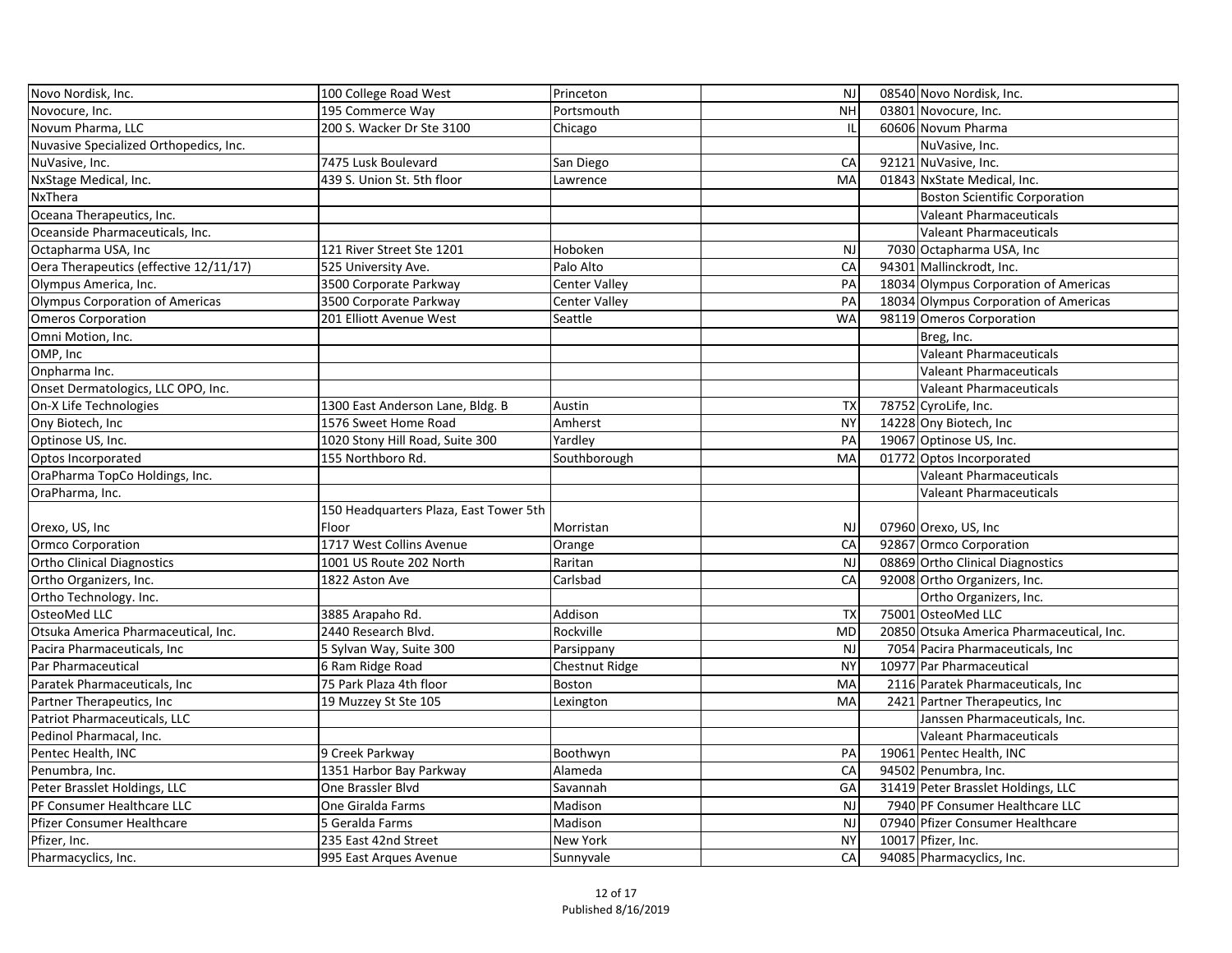| PharMEDium Healthcare Corp.                         |                                                 |                     |           |      | AmerisourceBergen Corporation                  |
|-----------------------------------------------------|-------------------------------------------------|---------------------|-----------|------|------------------------------------------------|
| Pharming Healthcare, Inc.                           | 685 Route 202/206 Ste 202                       | Bridgewater         | <b>NJ</b> | 8807 |                                                |
| PharmIngen                                          |                                                 |                     |           |      | Becton Dickinson and Company                   |
| Philips Healthcare, Division of Philips North       |                                                 |                     |           |      | Philips Healthcare, Division of Philips North  |
| America Corp.                                       | 3000 Minuteman Road                             | Andover             | MA        |      | 01810 America Corp.                            |
| Pinnacle Biologics, Inc.                            | 2801 Lakeside Dr.                               | Bannockburn         | IL        |      | 60015 Pinnacle Biologics, Inc.                 |
| PneumRx, Inc.                                       | 4255 Burton Drive                               | Santa Clara         | CA        |      | 95054 BTG International Inc.                   |
| Precise Dental Products, Ltd. And other companies   |                                                 |                     |           |      |                                                |
| that sells Integra Products in NV or is acquired by |                                                 |                     |           |      |                                                |
| Integra                                             |                                                 |                     |           |      | Integra LifeSciences Corporation               |
| Precision Dermatology, Inc.                         |                                                 |                     |           |      | <b>Valeant Pharmaceuticals</b>                 |
| <b>Precision MD LLC</b>                             |                                                 |                     |           |      | <b>Valeant Pharmaceuticals</b>                 |
| Prestwick Pharmaceuticals, Inc.                     |                                                 |                     |           |      | <b>Valeant Pharmaceuticals</b>                 |
| Princeton Pharma Holdings, LLC                      |                                                 |                     |           |      | <b>Valeant Pharmaceuticals</b>                 |
| Private Formula Corp.                               |                                                 |                     |           |      | <b>Valeant Pharmaceuticals</b>                 |
| Professional Hospital Supply (PHS)                  |                                                 |                     |           |      | Medline Industries, Inc.                       |
|                                                     | 200 Somerset Corp. Blvd., Bldg. II, 7th         |                     |           |      |                                                |
| Promius Pharma, LLC                                 | floor                                           | Bridgewater         | <b>NJ</b> |      | 08807 Dr. Reddy's Laboratories and subsidaries |
| Proskin LLC                                         |                                                 |                     |           |      | <b>Valeant Pharmaceuticals</b>                 |
| PTC Therapuetics, Inc.                              | 00 Corporate Court                              | South Plainfield    | <b>NJ</b> |      | 07080 PTC Therapuetics, Inc.                   |
|                                                     |                                                 |                     |           |      |                                                |
| Purdue Pharma LP (Rx)                               | One Stamford Forum / 201 Tresser Blvd. Stamford |                     | <b>CT</b> |      | 06901 Purdue Pharma LP                         |
| QK Healthcare, Inc.                                 | 35 Sawgrass Drive                               | <b>Bellport</b>     | <b>NY</b> |      | 11713 QK Healthcare, Inc.                      |
| <b>Qualitest Pharmaceuticals</b>                    | 130 Vintage Drive                               | Huntsville          | AL        |      | 35811 Par Pharmaceutical                       |
| Radiometer America, Inc.                            | 250 S. Kraemer Blvd.                            | <b>Brea</b>         | CA        |      | 92821 Radiometer America, Inc.                 |
| Radius Health                                       | 950 Winter Street                               | Waltham             | MA        |      | 02451 Radius Health                            |
| Rapid Diagnostics, Inc.                             |                                                 |                     |           |      | <b>Valeant Pharmaceuticals</b>                 |
| Recordati Rare Diseases, Inc                        | 100 Corporate Drive Ste 101                     | Lebanon             | <b>NJ</b> |      | 8833 Recordati Rare Diseases, Inc.             |
| Regeneron Health Solutions, Inc.                    |                                                 |                     |           |      | Regeneron Pharmaceuticals, Inc.                |
| Regeneron Pharmaceuticals, Inc.                     | 777 Old Saw Mill River Rd.                      | Tarrytown           | <b>NY</b> |      | 10591 Regeneron Pharmaceuticals, Inc.          |
| Reliant Medical Lasers, Inc.                        |                                                 |                     |           |      | Valeant Pharmaceuticals                        |
| Reliant Technologies, LLC                           |                                                 |                     |           |      | <b>Valeant Pharmaceuticals</b>                 |
| Relypsa, Inc.                                       | 100 Cardinal Way                                | <b>Redwood City</b> | CA        |      | 94063 Relypsa, Inc.                            |
| Rempex Pharmaceuticals, Inc.                        |                                                 |                     |           |      | Melinta Therapeutics, Inc.                     |
|                                                     |                                                 |                     |           |      |                                                |
| Renaissance Lakewood, LLC (5 locations 4 NJ 1 PA)   |                                                 |                     |           |      | Renaissance Lakewood, LLC                      |
| Renaud Skin Care Laboratories, Inc.                 |                                                 |                     |           |      | <b>Valeant Pharmaceuticals</b>                 |
| Retrophin, Inc.                                     | 3721 Valley Centre Dr.                          | San Diego           | CA        |      | 92130 Retrophin, Inc.                          |
| RHC Holdings, Inc.                                  |                                                 |                     |           |      | <b>Valeant Pharmaceuticals</b>                 |
| <b>Rhodes Pharmaceuticals LP</b>                    | 498 Washington St                               | Coventry            | R1        |      | 02816 Rhodes Pharmaceuticals LP                |
| Rhythmia Medical, Inc.                              |                                                 |                     |           |      | <b>Boston Scientific Corporation</b>           |
| Robert S. Smith, Inc.                               |                                                 |                     |           |      | Boston Scientific Corporation                  |
| Roche Diabetes Care, Inc.                           |                                                 | ndianapolis         | IN        |      | <b>Roche Diagnostics Corportation</b>          |
| Roche Diagnostics Corportation                      | 9115 Hague Road                                 | Indianapolis        | IN        |      | 46250 Roche Diagnostics Corportation           |
| Roche Diagnostics Operations, Inc.                  |                                                 | Indianapolis        | <b>IN</b> |      | <b>Roche Diagnostics Corportation</b>          |
|                                                     |                                                 |                     |           |      |                                                |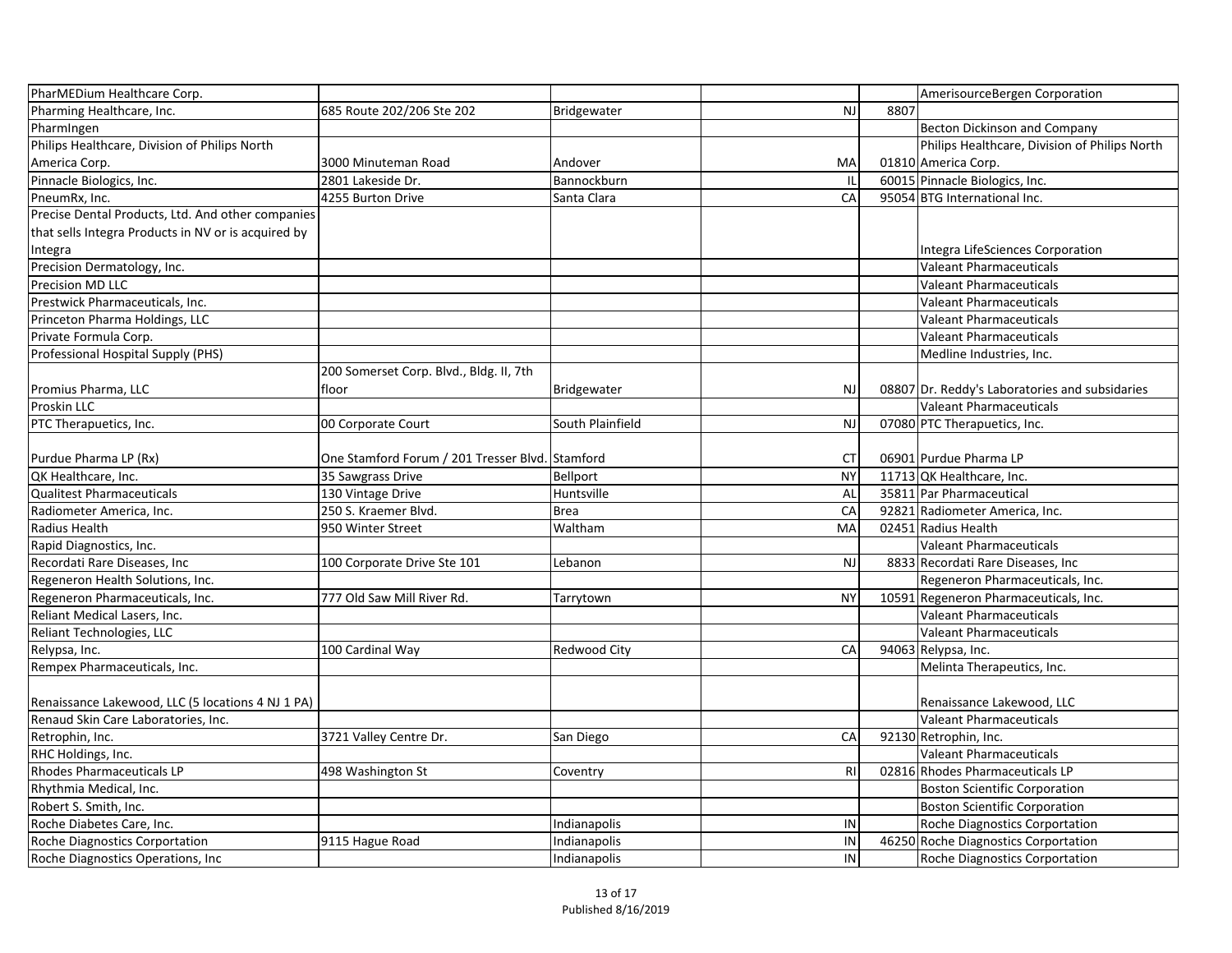| Roche Health Solutions, Inc.                 |                                       | Indianapolis         | IN        | Roche Diagnostics Corportation       |
|----------------------------------------------|---------------------------------------|----------------------|-----------|--------------------------------------|
| Roche Molecular Systems, Inc.                | 4300 Hacienda Drive                   | Pleasanton           | CA        | 94588 Roche Molecular Systems, Inc.  |
| Roche Sequencing Solutions, Inc.             |                                       |                      |           | Roche Molecular Systems, Inc.        |
| <b>Rochester Medical Corportation</b>        |                                       |                      |           | C.R. Bard, Inc.                      |
| R-Pharm US, LLC                              | 3120 Princton Pike, Suite 301         | Lawrence             | <b>NJ</b> | 08648 R-Pharm US, LLC                |
| RTI Acquisition Corporation, Inc.            |                                       |                      |           | Valeant Pharmaceuticals              |
| <b>RxC Acquisition Company (Pharmacy and</b> |                                       |                      |           | McKesson Corporation and applicable  |
| Wholesale)                                   |                                       |                      |           | 32250 entities                       |
| Sadra Medical, Inc.                          |                                       |                      |           | <b>Boston Scientific Corporation</b> |
| Sage Products                                | 3909 Three Oaks Rd                    | Cary                 | IL        | 60013 Sage Products                  |
| Sagent Pharmaceuticals, Inc.                 | 1901 N. Roselle Road, Suite 450       | Schaumburg           | Ш         | 60195 Sagent Pharmaceuticals, Inc.   |
| Salix Pharmaceuticals, Inc.                  |                                       |                      |           | <b>Valeant Pharmaceuticals</b>       |
| Salix Pharmaceuticals, Ltd.                  |                                       |                      |           | <b>Valeant Pharmaceuticals</b>       |
| Sandoz, Inc.                                 | 100 College Road West                 | Princeton            | <b>NJ</b> | 8844 Sandoz, Inc.                    |
| Sanofi US                                    | 55 Corporate Drive                    | Bridgewater          | <b>NJ</b> | 08807 Sanofi US                      |
| Santarus, Inc.                               |                                       |                      |           | Valeant Pharmaceuticals              |
|                                              | 1000 Holcomb Woods Parkway, Suite     |                      |           |                                      |
| Saol Therapeutics, Inc.                      | 270                                   | Roswell              | GA        | 30076 Saol Therapeutics, Inc.        |
| Sarepta Therapeutics, Inc.                   | 215 First Street                      | Cambridge            | MA        | 2142 Sarepta Therapeutics, Inc.      |
| SeaSpine Holdings Corporation                | 5770 Armada Drive                     | Carlsbad             | CA        | 92009 SeaSpine Holdings Corporation  |
| SeaSpine Orthopedics Corp                    |                                       |                      |           | SeaSpine Holdings Corporation        |
| SeaSpine Sales LLC                           |                                       |                      |           | SeaSpine Holdings Corporation        |
| SeaSpine, Inc.                               |                                       |                      |           | SeaSpine Holdings Corporation        |
| Sebela Pharmaceuticals, Inc.                 | 645 Hembree Parkway, Suite I          | Roswell              | GA        | 30076 Sebela Pharmaceuticals, Inc.   |
| Sedline, Inc.                                |                                       |                      |           | <b>Masimo Corporation</b>            |
| SenoRx, Inc.                                 |                                       |                      |           | C.R. Bard, Inc.                      |
| Septodont                                    | 205 Granite Run Drive                 | Lancaster            | PA        | 17601 Septodont                      |
|                                              | Holly Springs Business Park 475 Green |                      |           |                                      |
| Segirus, Inc.                                | Oaks Parkway                          | <b>Holly Springs</b> | <b>NC</b> | 27540 Seqirus, Inc.                  |
| Servier Pharmaceuticals LLC                  | 200 Pier Four Blvd                    | Boston               | <b>MA</b> | 2210 Servier Pharmaceuticals LLC     |
| Shire Pharmaceuticals, Inc.                  | 300 Shire Way                         | Lexington            | MA        | 02142 Shire Pharmaceuticals, Inc.    |
| SI-Bone, Inc                                 | 471 El Camino Real Ste 101            | Santa CLara          | CA        | 95050 SI-Bone, Inc.                  |
| Sight Savers, Inc.                           |                                       |                      |           | <b>Valeant Pharmaceuticals</b>       |
| <b>Skeletal Kinetics</b>                     |                                       |                      |           | <b>Osteomed LLC</b>                  |
| Smith & Nephew, Inc.                         | 150 Minuteman Road                    | Andover              | MA        | 01810 Smith & Nephew, Inc.           |
| Smiths Medical ASD, Inc.                     | 10 Bowman Drive                       | Keene                | <b>NH</b> | 03431 Smiths Medical ASD, Inc.       |
| Smiths Medical ASD, Inc.                     | 201 West Queen Street                 | Southington          | <b>CT</b> | 06489 Smiths Medical ASD, Inc.       |
| Smiths Medical ASD, Inc.                     | 3350 Granada Avenue N., Suite 100     | Oakdale              | <b>MN</b> | 55042 Smiths Medical ASD, Inc.       |
| Smiths Medical ASD, Inc.                     | 5700 West 23rd Avenue                 | Gary                 | IN        | 46406 Smiths Medical ASD, Inc.       |
| Smiths Medical ASD, Inc.                     | 6000 Nathan Lane North                | Minneapolis          | <b>MN</b> | 55442 Smiths Medical ASD, Inc.       |
| Smiths Medical ASD, Inc.                     | 6250 Shier Rings Road                 | Dublin               | OH        | 43016 Smiths Medical ASD, Inc.       |
| Smiths Medical ASD, Inc.                     | 9124 Polk Lane, Suite 101             | Olive Branch         | <b>MS</b> | 38671 Smiths Medical ASD, Inc.       |
| Sobi, Inc.                                   | 890 Winter Street                     | Waltham              | MA        | 02451 Sobi, Inc.                     |
| Solstice Neurosciences, LLC                  | 4010 Dupont Circle, Suite L-07        | Louisville           | KY        | 40207 US WorldMeds, LLC              |
| Solta Medical International, Inc.            |                                       |                      |           | Valeant Pharmaceuticals              |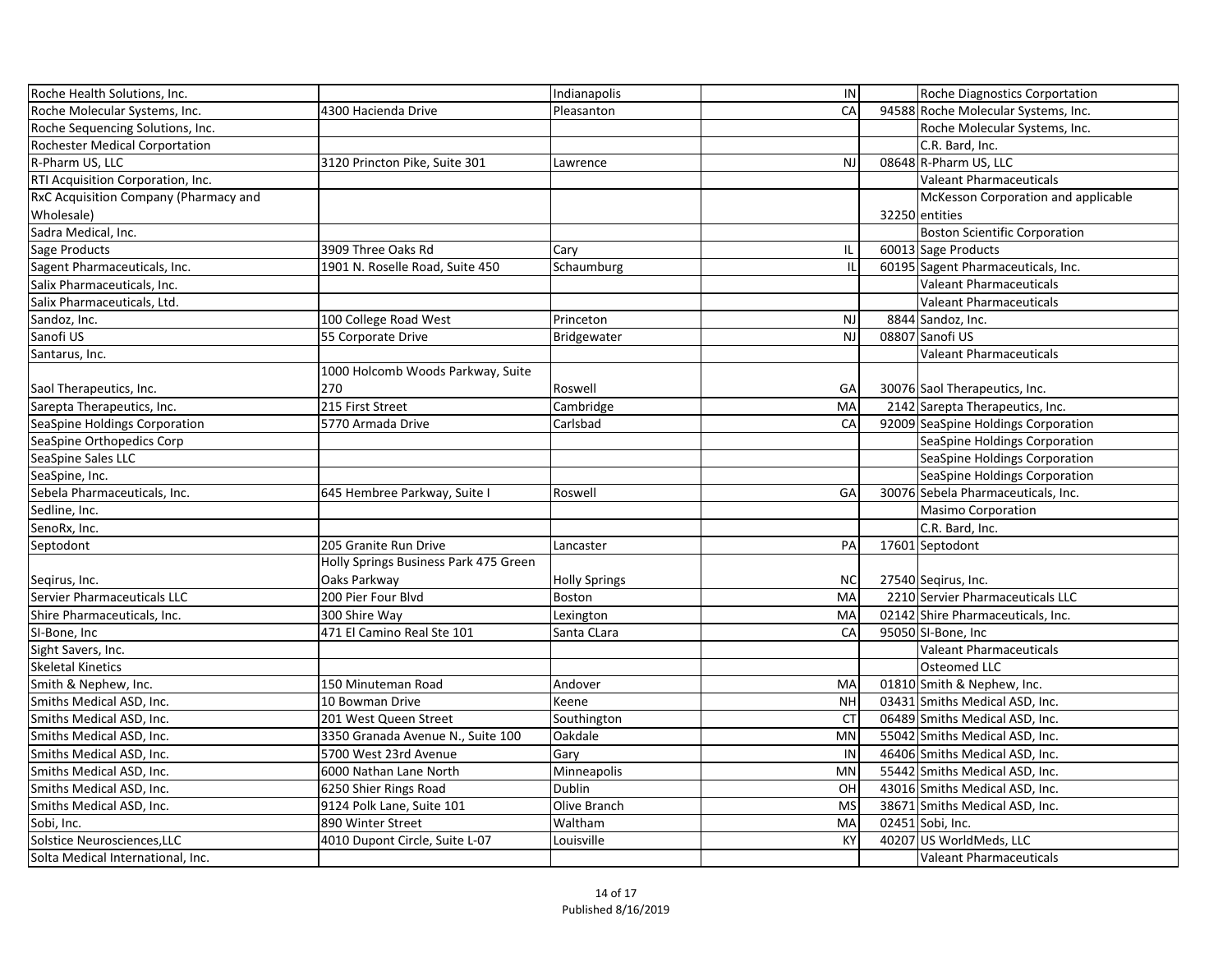| Solta Medical, Inc.                                                       |                                      |                      |           | <b>Valeant Pharmaceuticals</b>               |
|---------------------------------------------------------------------------|--------------------------------------|----------------------|-----------|----------------------------------------------|
| Sorin CRM USA, Inc.                                                       |                                      |                      |           | LivaNova PLC                                 |
| Sorin Group USA, Inc.                                                     |                                      |                      |           | LivaNova PLC                                 |
| Southern Anesthesia and Surgical, Inc.                                    | 1155 South Rock Blvd, Suite 460      | Reno                 | <b>NV</b> | 89502 Southern Anesthesia and Surgical, Inc. |
| Southern Anesthesia and Surgical, Inc.                                    | 2308 N. Sweetgum Ave                 | <b>Broken Arrow</b>  | OK        | 74012 Southern Anesthesia and Surgical, Inc. |
| Southern Anesthesia and Surgical, Inc.                                    | One Southern Ct.                     | <b>West Columbia</b> | SC        | 29169 Southern Anesthesia and Surgical, Inc. |
| Spark Therapeutics, Inc.                                                  | 3737 Market Street, Suite 1300       | Philadelphia         | PA        | 19104 Spark Therapeutics, Inc.               |
|                                                                           |                                      |                      |           |                                              |
| Spiration, Inc., dba Olympus Respiratory America                          | 6675 185th Avenue N.E.               | Redmond              | <b>WA</b> | 98052 Olympus Corporation of Americas        |
| SPO2.com, Inc.                                                            |                                      |                      |           | <b>Masimo Corporation</b>                    |
| Spring BioScience Corporation                                             |                                      |                      |           | Roche Molecular Systems, Inc.                |
| <b>STAAR Surgical Company</b>                                             | 1911 Walker Avenue                   | Monrovia             | CA        | 91016 STAAR Surgical Company                 |
| SterilMed, Inc.                                                           | 5010 Cheshire Parkway North, Suite 2 | Plymouth             | <b>MN</b> | 55446 Ethicon Inc.                           |
| Stratatech Corp.                                                          | 510 Charmany Drive                   | Madison              | WI        | 53718 Mallinckrodt, Inc.                     |
| Strongbridge Biopharma plc                                                | 900 NorthbrookDrive, Suite 200       | <b>Trevose</b>       | PA        | 19053 Strongbridge Biopharma plc             |
|                                                                           |                                      |                      |           |                                              |
| Sucampo Pharmaceuticals, Inc. (effective 2/13/18) 805 King Farm Boulevard |                                      | Rockville            | <b>MD</b> | 20850 Mallinckrodt, Inc.                     |
| Sunovion Pharmaceuticals, Inc.                                            | 84 Waterford Drive                   | Marlborough          | MA        | 01752 Sunovion Pharmaceuticals, Inc.         |
| Surefire Medical, Inc.                                                    | 6272 W. 91st Avenue                  | Wesiminster          | CO        | 80031 Surefire Medical, Inc.                 |
| Synergetics Delaware, Inc.                                                |                                      |                      |           | <b>Valeant Pharmaceuticals</b>               |
| Synergetics Development Company, L.L.C. Synergetics, Inc.                 |                                      |                      |           | <b>Valeant Pharmaceuticals</b>               |
| Synergetics IP, Inc.                                                      |                                      |                      |           | <b>Valeant Pharmaceuticals</b>               |
| Synergetics USA, Inc.                                                     |                                      |                      |           | <b>Valeant Pharmaceuticals</b>               |
| Synergetics, Inc.                                                         |                                      |                      |           | <b>Valeant Pharmaceuticals</b>               |
| Synthes USA Products, LLC                                                 |                                      |                      |           | DePuy Synthes, Inc.                          |
| Systagenix Wound Management Inc.                                          | 12930 Interstate 10 West             | San Antonio          | <b>TX</b> | 78249 KCI USA inc                            |
| Systagenix Wound Management, Inc.                                         | 12930 Interstae 10 West              | San Antonio          | <b>TX</b> | 78249 KCI USA inc                            |
| Taiho Oncology, Inc.                                                      | 101 Carnegie Center, Suite 101       | Princeton            | <b>NJ</b> | 08540 Taiho Oncology, Inc.                   |
| Tandem Diabetes Care, Inc.                                                | 11045 Roselle Streetq                | San Diego            | CA        | 92121 Tandem Diabetes Care, Inc.             |
| TandemLife (Cardiac Assist)                                               |                                      |                      |           | LivaNova PLC                                 |
| <b>Target Therapeutics</b>                                                |                                      |                      |           | <b>Boston Scientific Corporation</b>         |
| Taro Pharmaceuticals USA, Inc.                                            | 3 Skyline Drive                      | Hawthorne            | <b>NY</b> | 10532 Taro Pharmaceuticals USA, Inc.         |
| TBD-OMP, Inc. (f/k/a Obagi Medical Products, Inc.)                        |                                      |                      |           | <b>Valeant Pharmaceuticals</b>               |
| Technolas Perfect Vision, Inc.                                            |                                      |                      |           | <b>Valeant Pharmaceuticals</b>               |
| TEI Biosciences, Inc.                                                     |                                      |                      |           | <b>Integra LifeSciences Corporation</b>      |
| TEI Medical, Inc.                                                         |                                      |                      |           | Integra LifeSciences Corporation             |
| Teleflex Incorporated                                                     | 550 Swedesford Road #400             | Wayne                | PA        | 19087 Teleflex Incorporated                  |
| <b>Teleflex Medical Incorporated</b>                                      |                                      |                      |           | Teleflex Incorporated                        |
|                                                                           | Two Conway Park, 150 N. Field Drive, |                      |           |                                              |
| <b>TerSera Therapeutics, LLC</b>                                          | Suite 195                            | Lake Forest          |           | 60045 TerSera Therapeutics, LLC              |
| Terumo Americas Holdings, Inc.                                            | 2101 Cottontail Lane                 | Somerset             | NJ        | 08873 Terumo Americas Holdings, Inc.         |
| Terumo BCT, Inc.                                                          | 10811 Collins Avenue                 | Lakewood             | CO        | 80215 Terumo BCT, Inc.                       |
| Terumo Cardiovascular Systems Corporation                                 | 6200 Jackson Road                    | Ann Arbor            | MI        | 48103 Terumo Americas Holdings, Inc.         |
| <b>Terumo Medical Corporation</b>                                         | 2101 Cottontail Lane                 | Somerset             | <b>NJ</b> | 08873 Terumo Americas Holdings, Inc.         |
| Tesaro, Inc.                                                              | 1000 Winter St. #3300                | Waltham              | MA        | 02451 Tesaro, Inc.                           |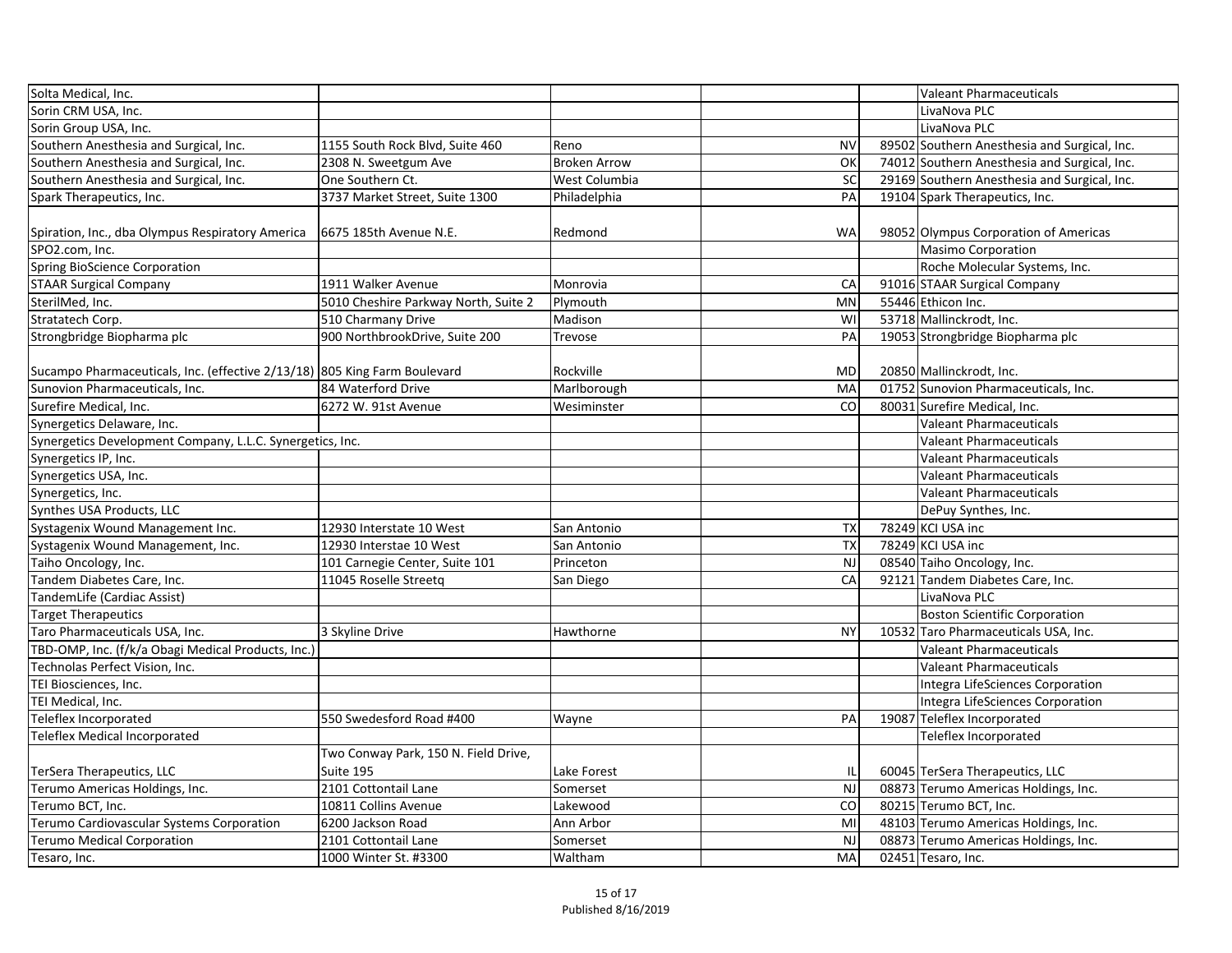| Tetraphase Pharmaceuticals, Inc                 | 480 Arsenal Way Ste 110        | Watertown              | MA        | 2472 Tetraphase Pharmaceuticals, Inc  |
|-------------------------------------------------|--------------------------------|------------------------|-----------|---------------------------------------|
| Teva Phamaceuticals, Inc.                       | 41 Moores Road                 | Frazer                 | PA        | 19355 Teva Phamaceuticals, Inc.       |
| Theken Spine, LLC                               |                                |                        |           | SeaSpine Holdings Corporation         |
| TheraCom, LLC                                   |                                |                        |           | 20850 AmerisourceBergen Corporation   |
| Therakos, Inc                                   | 1001 US Route 202              | Raritan                | <b>NJ</b> | 08869 Mallinckrodt, Inc.              |
| TherapeuticsMD                                  | 6800 Broken Sound Parkway NW   | <b>Boca Raton</b>      | FL        | 33487 TherapeuticsMD                  |
| Theratechnologies, Inc.                         | 2015 Peel Street, 5th Floor    | Montreal, Quebec       | Canada    | H3A IT8 Theratechnologies, Inc.       |
| Theravance Biopharma, Inc.                      | 901 Gateway Boulevard          | S. San Francisco       | CA        | 94090 Theravance Biopharma, Inc.      |
| Tinea Pharmaceuticals, Inc.                     |                                |                        |           | <b>Valeant Pharmaceuticals</b>        |
| <b>Titan Pharmaceuticals</b>                    | 400 Oster Point Blvd Ste 505   | San Francisco          | CA        | 94080 Titan Pharmaceuticals           |
| Tolmar Pharmaceuticals, Inc.                    | 475 Half Day Road, Suite 200   | Lincolnshire           |           | 60069 Tolmar Pharmaceuticals, Inc.    |
| Torex Medical, Inc.                             |                                |                        |           | Ethicon Inc.                          |
| TriPath Imaging. Inc.                           |                                |                        |           | Becton Dickinson and Company          |
| Trumpf Medical Systems, Inc.                    |                                |                        |           | Hill-Rom Holdings, Inc.               |
| U.S. Arkray, Inc.                               |                                |                        |           | Arkray America, Inc                   |
| U.S. Nuclear Corporation                        |                                |                        |           | <b>Valeant Pharmaceuticals</b>        |
| <b>UCB BioSciences, Inc.</b>                    |                                |                        |           | UCB, Inc.                             |
| UCB, Inc.                                       | 1950 Lake Park Drive           | Smyra                  | GA        | 30080 UCB, Inc.                       |
| Ultragenyx Pharmaceutical,. Inc                 | 60 Leveroni Ct                 | Novato                 | CA        | 94949 Ultragenyx Pharmaceutical,. Inc |
| Unilens Corp. USA                               |                                |                        |           | <b>Valeant Pharmaceuticals</b>        |
| United Therapeutics                             | 1110 Spring Street             | <b>Silver Spring</b>   | <b>MD</b> | 20910 United Therapeutics             |
| Upsher-Smith Laboratories, Inc.                 | 6701 Evenstad Drive            | Maple Grove            | <b>MN</b> | 55369 Upsher-Smith Laboratories, Inc. |
| US WorldMeds, LLC                               | 4010 Dupont Circle, Suite L-07 | Louisville             | <b>KY</b> | 40207 US WorldMeds, LLC               |
| <b>USA Unilens Vision Inc.</b>                  |                                |                        |           | <b>Valeant Pharmaceuticals</b>        |
| USA Unilens Vision Inc. Unilens Vision Sciences |                                |                        |           |                                       |
| Inc.                                            |                                |                        |           | <b>Valeant Pharmaceuticals</b>        |
| Valeant Biomedicals, Inc.                       |                                |                        |           | <b>Valeant Pharmaceuticals</b>        |
| Valeant M&A Sub L, LLC                          |                                |                        |           | <b>Valeant Pharmaceuticals</b>        |
| Valeant Pharmaceuticals                         | 700 Somerset Corporate Blvd    | Bridgewater            | <b>NJ</b> | 08807 Valeant Pharmaceuticals         |
| Valeant Pharmaceuticals International           |                                |                        |           | Valeant Pharmaceuticals               |
| Valeant Pharmaceuticals North America LLC       |                                |                        |           | <b>Valeant Pharmaceuticals</b>        |
| Valeritas                                       | 750 Route 202 South, Ste 600   | Bridgewater            | <b>NJ</b> | 8807 Valeritas                        |
| Vanda Pharmaceuticals, Inc.                     | 2200 Pennsylvania Ave NW 300 E | Washington             | DC        | 20037 Vanda Pharmaceuticals, Inc.     |
| Vapotherm, Inc.                                 | 100 Domain Drive               | Exeter                 | <b>NH</b> | 03833 Vapotherm, Inc.                 |
| Varian Medical Systems, Inc.                    | 3100 Hansen Way                | Palo Alto              | CA        | 94304 Varian Medical Systems, Inc.    |
| Vascular Solutions Zerusa Limited               |                                |                        |           | Vascular Solutions, Inc.              |
| Vascular Solutions, Inc.                        | 6464 Sycamore Court            | Maple Grove            | <b>MN</b> | 55360 Vascular Solutions, Inc.        |
| Veloxis Pharmaceuticals, Inc.                   | 499 Thornall St. 3rd floor     | Edison                 | <b>NJ</b> | 08837 Veloxis Pharmaceuticals, Inc.   |
| Ventana Medical Systems, Inc.                   |                                |                        |           | Roche Molecular Systems, Inc.         |
| Versastem, Inc.                                 | 117 Kendrik St Ste 500         | Needham                | MA        | 2494 Versastem, Inc                   |
| Vertex Pharmaceuticals, Inc.                    | 50 Northern Ave.               | <b>Boston</b>          | MA        | 02210 Vertex Pharmaceuticals, Inc.    |
| Vertical Pharmaceuticals, LLC                   | 400 Crossing Blvd              | Bridgewater            | NJ        | 8807 Vertical Pharmaceuticals, LLC    |
| ViiV Healthcare Company                         | Five Moore Drive               | Research Triangle Park | <b>NC</b> | 27709 ViiV Healthcare Company         |
| Visioncare Devices, Inc.                        |                                |                        |           | <b>Valeant Pharmaceuticals</b>        |
| Vivus, Inc.                                     | 351 E. Evelyn Ave.             | <b>Mountain View</b>   | CA        | 94041 Vivus, Inc.                     |